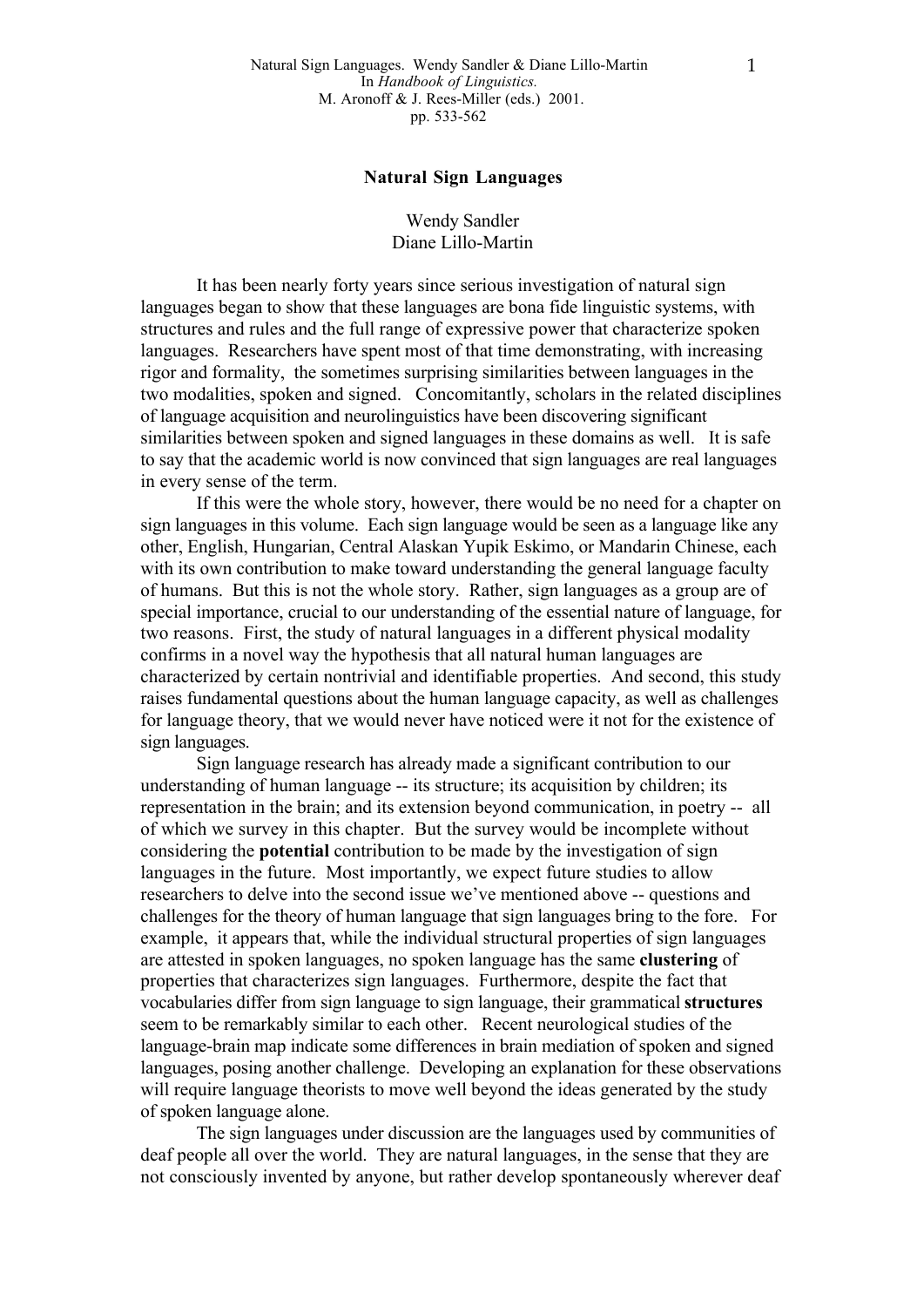people have an opportunity to congregate and communicate regularly with each other. Sign languages are not derived from spoken languages; they have their own independent vocabularies and their own grammatical structures. Although there do exist contrived sign systems that are based on spoken languages (such as Signed English, Signed Hebrew, etc.), such systems are not natural languages, and they are not the object of interest here. Rather, linguists and cognitive psychologists are interested in the natural sign languages passed down without instruction from one deaf generation to the next, and used by deaf people in their own communities all over the world.

Sign languages exhibit the full range of expression that spoken languages afford their users. Different styles are adopted for different social contexts; story-telling has been heightened to an art in some deaf communities; deaf poets create artistic poetry in signs, marshalling the formational elements of the languages to convey images, emotions, and ideas. Sign language can "do" everything that spoken language can. We now turn to an examination of how it does so.<sup>1</sup>

1. Linguistic Structure of Sign Languages.

We begin by offering a sketch of the evidence that sign languages have grammatical structures comparable to those of spoken languages.2 We begin with the structure of the sentence (syntax), and move to the structure of the smaller units of language, those that may be compared to the meaningless but identifiable sounds of speech (phonology). We will end this section with a discussion of the structure of words (morphology). 3

1.1. Sentence structure: Syntax.

 $\overline{a}$ 

One of the fundamental properties of human language is that it can be used to create an unlimited number of utterances given a limited number of pieces. At the syntactic level, this property follows directly from a mathematical property of language called recursiveness. We're all familiar with recursiveness (even if not with the term). It is found in language, and computer programs, and even in children's stories, as in (1).

 $<sup>1</sup>$  This article is a distillation of the work of many researchers, whose work we often do not cite</sup> specifically. The references we include are of two types: (a) works that are accessible to a general audience, and (b), for linguists, survey articles or books with detailed bibliographies.

<sup>2</sup>Most but not all of our evidence comes from American Sign Language (ASL) , since it is the moststudied sign language to date. ASL is about 200 years old, and it is used by deaf people in the United States, much of Canada, and parts of Africa.

<sup>&</sup>lt;sup>3</sup>We have selected linguistic characteristics that are general and simple, to make our point. However, many other, more formal and more complex characteristics have been found to be common to languages in the two modalities as well. Sandler and Lillo-Martin (in preparation) provides an overview of theoretical linguistic research on sign languages.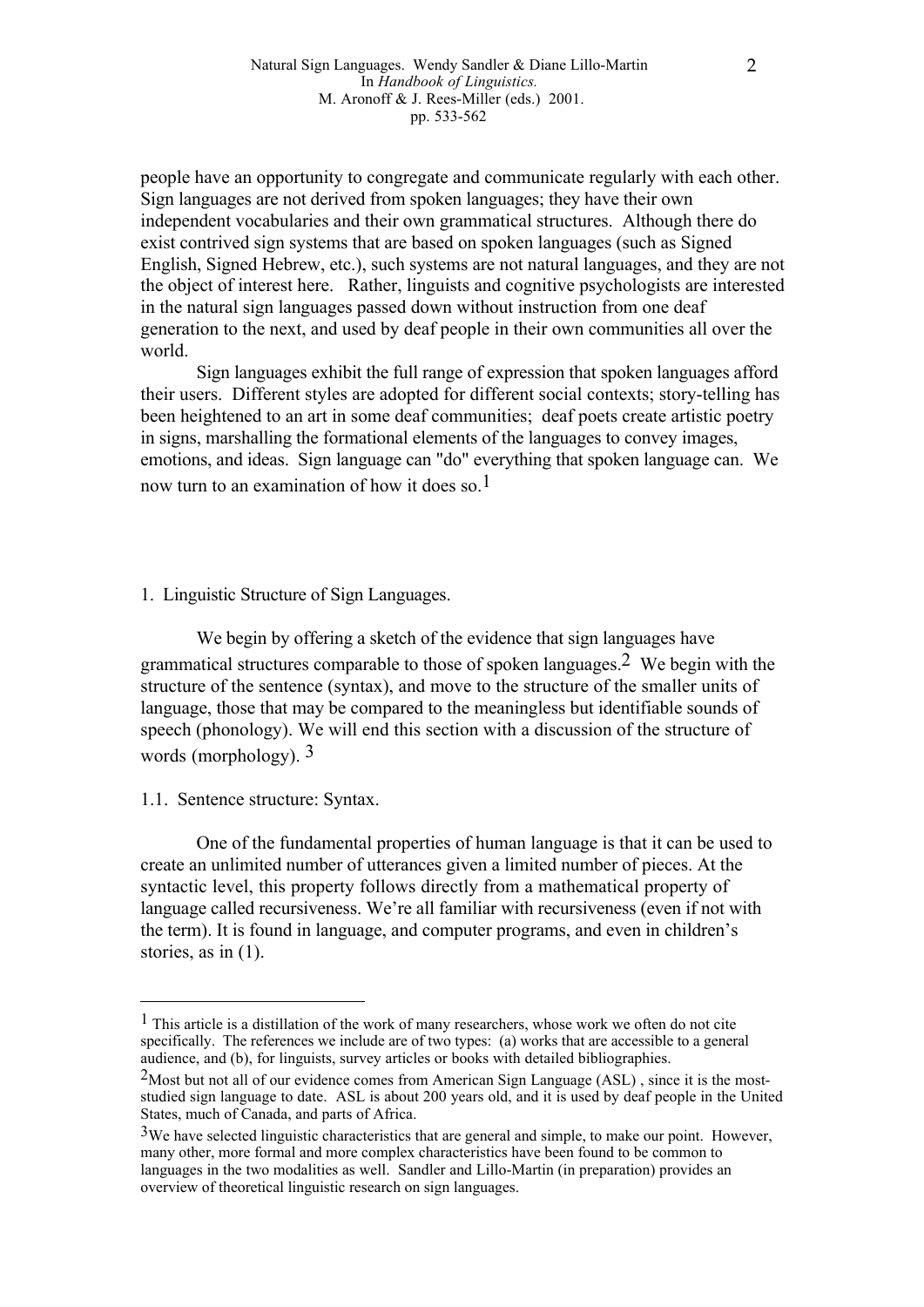(1) This is the farmer sowing the corn, That kept the cock that crowed in the morn, That waked the priest all shaven and shorn, That married the man all tattered and torn, That kissed the maiden all forlorn, That milked the cow with the crumpled horn, That tossed the dog, That worried the cat, That killed the rat, That ate the malt That lay in the house that Jack built.

In (1), the process or rule that creates a relative clause (here, the clauses beginning with *that* ) has applied repeatedly to the noun phrases inside other relative clauses. This repeated application of the same rule to create more and more complex sentences is an example of recursiveness. The children's story is amusing precisely because we all know that there is no theoretical limit to the application of this rule. Any speaker of English can add to the story by generating another relative clause at the beginning, as in (2).

(2) This is the banker, his honor forsworn That foreclosed on the farmer sowing the corn.......,

The only limitations on the number of relative clauses are practical and not linguistic: the speaker may run out of things to say, or out of breath, or time, or memory. It is because the rules of syntax are allowed to apply recursively that language is non-finite: there is no limit to its expressive power. It is important that this recursiveness applies to create structures which are **embedded** inside other structures, to create subordinate clauses, such as the *that* relative clauses in (2). These embedded subordinate clauses involve more complex structure than coordinate clauses, which are illustrated in (3).

 (3) This is the dog, and the dog worried the cat, and the cat killed the rat, and the rat ate the malt, and the malt lay in the house and Jack built the house.

Embedding distinguishes subordinate clauses of the sort exemplified by *The House that Jack Built* from simple coordination. A simplified diagram of the structure of recursive subordinate versus coordinate clauses is given in Figure 1. The rule that makes a relative clause -- put a sentence inside a noun phrase -- produces a structure in which one sentence is inside another sentence. This is the key to recursion: by putting one phrase inside another of the same type, there is in principle no limit to the length of a sentence.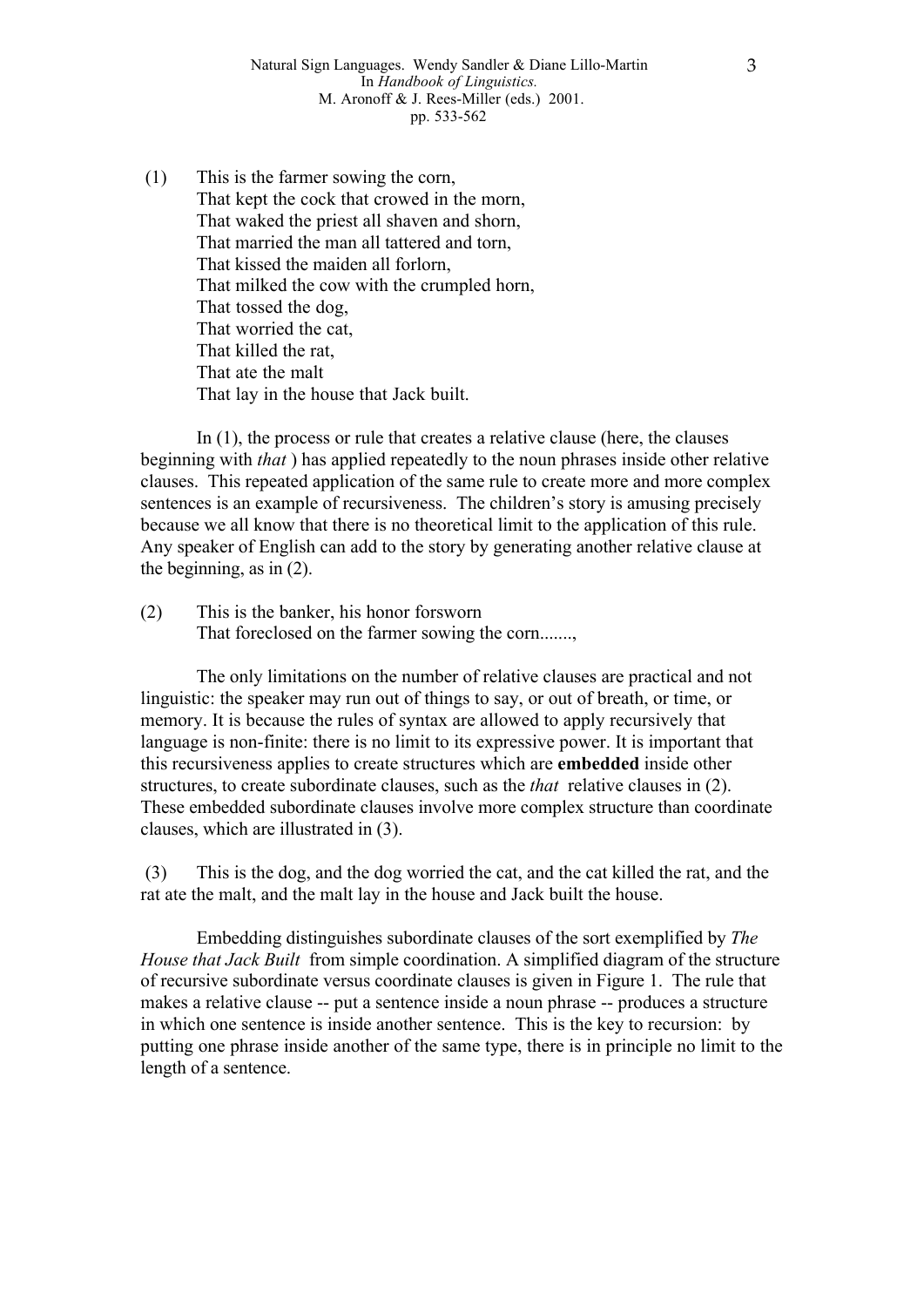

**Figure 1. Simplified phrase structure diagrams of subordination and coordination**

Human language is not limited to simple conjunction of one phrase after another (like that in (3)); it has both coordination and subordination. If someone found a human language that allowed only coordination, not subordination, this would shake our fundamental assumptions about what human language is. Thus, it should be rather surprising that exactly this was claimed about ASL in the early days of its study. Thompson (1977) attempted to discover the mechanisms for subordination in ASL, and, not finding what he considered to be evidence for it, decided that it was systematically missing. If this is correct, then either the character and structure of human language is not as has been commonly assumed, or signed languages are significantly different from spoken languages, missing recursivity, which is often taken to be a defining property of language.

Later research has made it unnecessary to chose between these two puzzling options. Liddell (1980) argued convincingly that Thompson's claim was incorrect, and Liddell's analysis has been substantiated by many researchers since.

Thompson had looked for several kinds of indications that ASL has subordination. For example, he looked for overt complementizers - an analogue to English *that* in 'I know that Susan will win' - and found none in ASL. He looked for relative clauses (like those in  $(1-2)$ ) - and instead found sequences of signs as in  $(4)$ .<sup>4</sup>

<sup>4</sup> We follow the convention of using upper case English words to represent signs. 'IND' stands for 'index, a pointing gesture.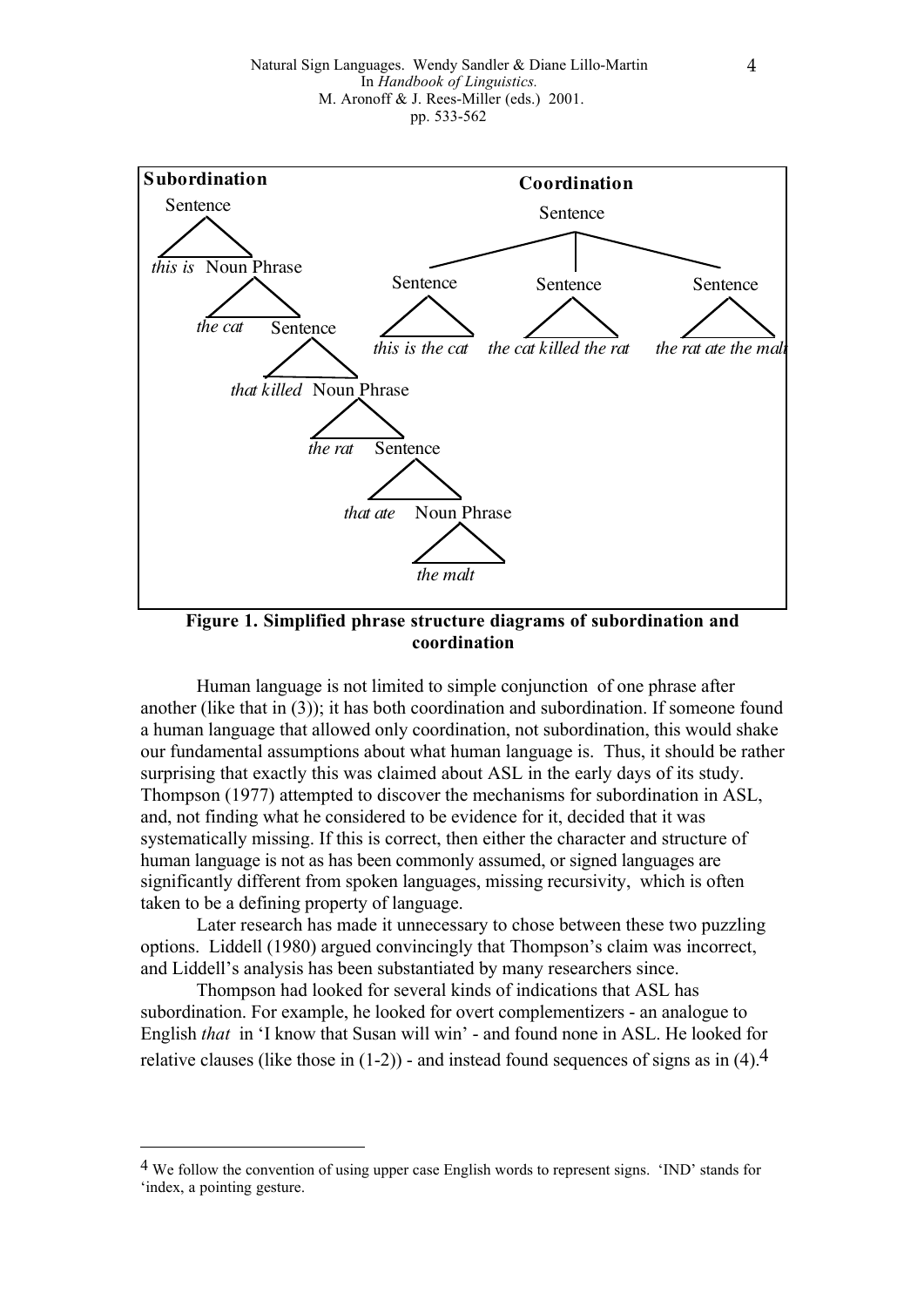(4) English Target: The girl Asa gave the dog to is pretty. ASL response:ASA GIVE DOG GIRL IND PRETTY IND [roughly: Asa gave the dog to the girl and she is pretty.]

He looked for clausal complements to adjectives like 'happy' (cf. 'He's happy that she passed.') and found instead unembedded sequences, as in (5).

(5) English Target: I regret that Asa had to leave. ASL response:MUST ASA MUST GO / SORRY [roughly: Asa must go. I'm sorry.]

In some ways, these and other observations of Thompson's were correct. However, his conclusion that ASL had no grammatical means of embedding to create subordinate clauses was shown to be wrong. Liddell noticed that relative clauses are indeed grammatically marked in ASL, contrary to Thompson's claims -- not by function words such as *that,* but by **non-manual** grammatical markers.

Liddell identified the non-manual marker of relative clauses as consisting of raised brows, a backward head tilt, and a tensed upper lip. This non-manual marker co-occurs with the material of the relative clause. In addition, Liddell argued that relative clauses in ASL are not like those of English. In particular, he showed that the noun that is modified by the relative clause occurs inside the clause in ASL, as in spoken languages like Diegueño, rather than outside it as in English. While in English the subordinating word *that* indicates a relative clause, in ASL the nonmanual markers that extend over the clause perform essentially the same role. A comparison of these aspects of relative clauses in ASL and English can be observed in (6).

(6) a. English relative clause: modified noun (underlined) outside the relative clause; relative marker *that*

The dog that chased the cat came home.

b. ASL relative clause: modified noun (underlined) inside the relative clause; nonmanual relative marker, 'rc'.

$$
\frac{rc}{RECENTLY \underline{a} DOG \text{ CHASE } b\text{CAT } a\text{COME HOME.}}
$$

In the notation, the line marked 'rc' indicates the scope of the relative clause non-manual marker. The lower case subscripts are indices for DOG and CAT. The 'a' index on DOG and COME are expressed formationally in the language, indicating that it was the dog and not the cat that came home.

Clearly, the reason why Thompson thought ASL has no relative clauses was that he expected them to look more like English. However, once the characteristics of relative clauses in languages other than English are considered, it becomes clear that ASL does have relative clauses, formed by a rule of subordination that allows recursion.

Since Liddell's counterarguments to these and other claims of Thompson's appeared, other researchers have provided additional evidence for subordination in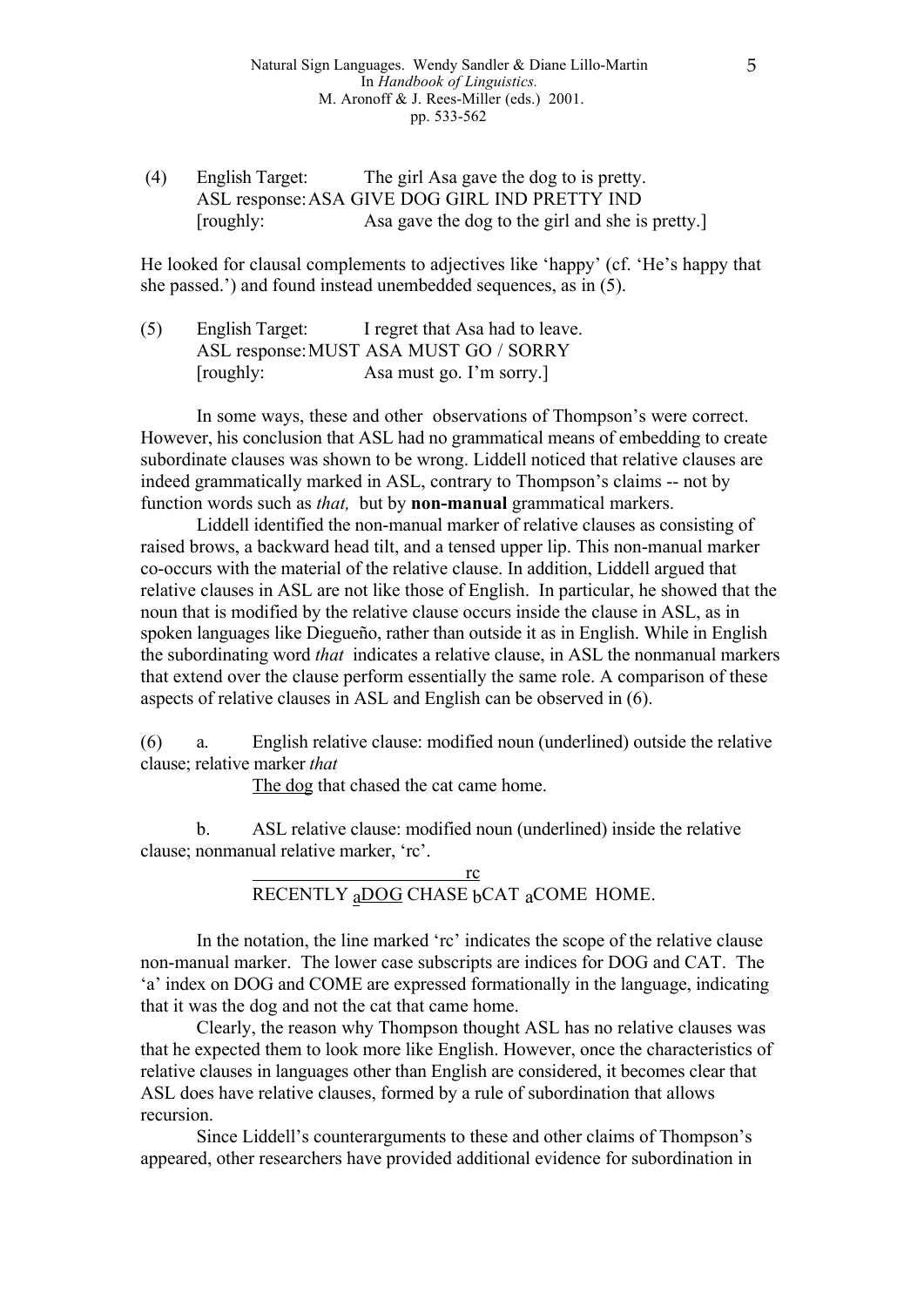ASL (see especially Chapter 3 in Padden, 1988), which provides syntactic tests that differentiate embedded from main clauses), and all current work assumes it.

A controversy over word order properties in ASL was similarly resolved by more careful analysis, and by looking beyond English. Since basic word order is very flexible in ASL, some early researchers argued that only pragmatic considerations, such as emphasis of some part of the sentence, and not linguistic structure, dictate word order in ASL sentences -- that there are no syntactic rules for ordering words. However, since then, many researchers have collected evidence to support the point of view that ASL -- like Japanese, Russian, and other spoken languages which allow for relative flexibility in surface word order -- has an underlying structure and word order (in the case of ASL, Subject-Verb-Object), which can be modified by rules of the grammar. Here too, most researchers now assume the basic order argued for in these works, and current work concentrates on the rules and principles which generate this order and its many variants.

Using the tools of linguistic analysis, it is possible to go much beyond the observation that ASL has recursion and subordination and a basic word order. Of crucial concern is whether or not ASL adheres to constraints hypothesized by proponents of the Universal Grammar Hypothesis to characterize all languages. According to this hypothesis, the decisive constraints are those which are found to be operative across languages, but for which overt evidence in the linguistic environment does not seem to be available. If some knowledge which adults are shown to possess is not accessible to the language learner, it is hypothesized to be in some sense part of the innately determined universal human language capacity. For example, consider the paradigm in (7).

- (7) a. Steve likes beer with pizza.
	- b. What does Steve like beer with?
	- c. Yoav likes wine and cheese.
	- d. \*What does Yoav like wine and?

Although the relationship between (7a) and (7b) is very similar to the relationship between (7c) and (7d), only the first pair are both grammatical. Making a question out of the noun phrase following a preposition is (usually) grammatical in (colloquial) English, but making a question out of a noun phrase which is coordinated with another noun phrase is not. In fact, the restriction on questions like (7d), which disallows extraction of material out of a coordinated structure, is virtually universal, and it has been proposed that a general universal constraint -- the Coordinate Structure Constraint -- prohibits it.

Whether or not one accepts the hypothesis that such constraints are innately specified, the fact that they are not easily deducible from the input but appear to be ubiquitous in spoken languages makes them key exemplars of the human language capacity. It is therefore important to determine whether or not they hold for sign languages as well. If so, we may conclude that the constraints are truly universal, and that sign languages have the same properties as any other natural language. In fact, several researchers have argued that this is the case.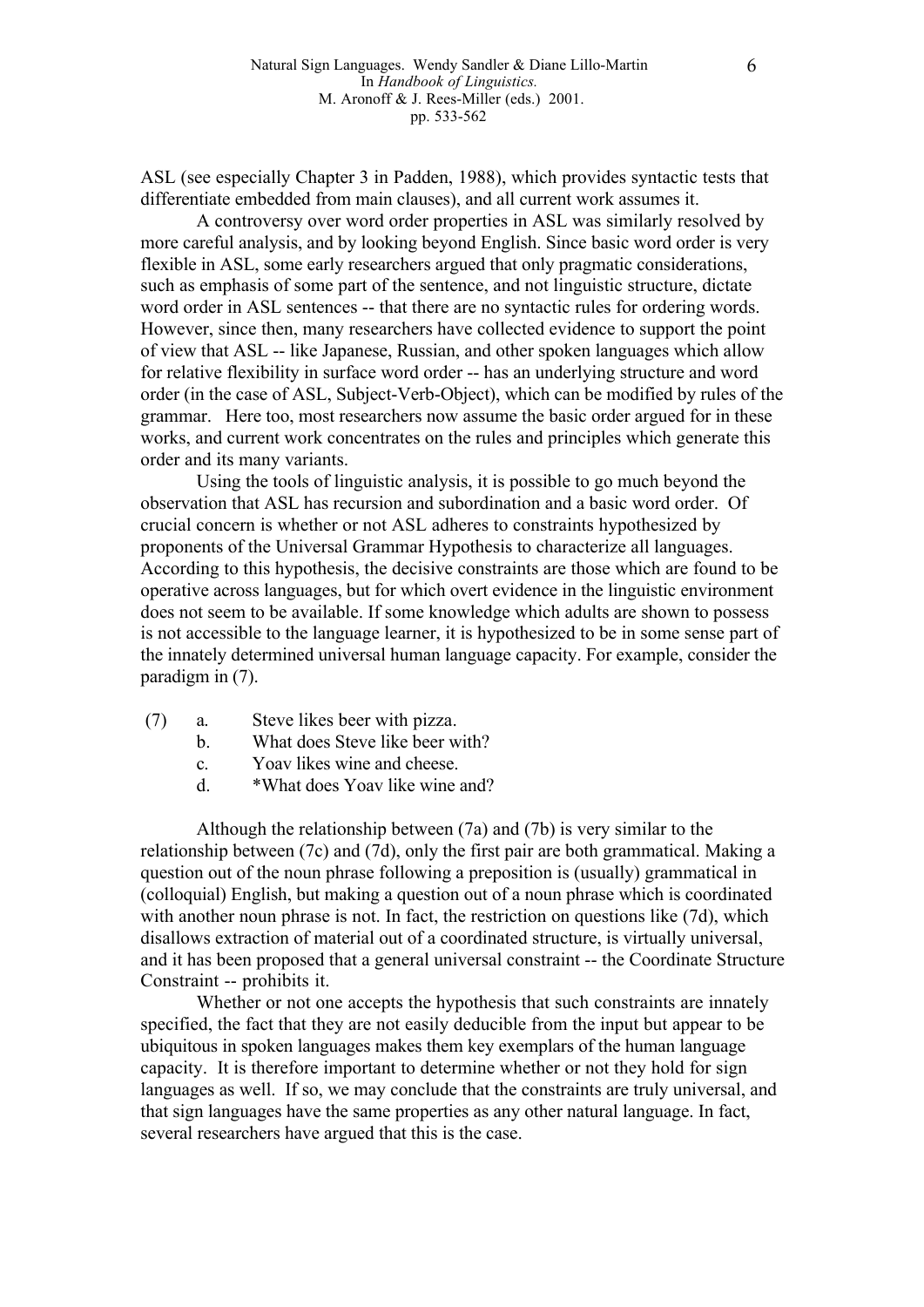The Coordinate Structure Constraint demonstrated in (7) provides the clearest example. Padden (1988) shows that coordinate structures are allowed in ASL, as illustrated in (8).

# (8) iINDEX  $_i$ GIVE<sub>1</sub> MONEY,  $_i$ INDEX  $_i$ GIVE<sub>1</sub> FLOWERS "He gave me money but she gave me flowers."

Furthermore, as expected, ASL, like English, clearly prohibits violations of the Cordinate Structure Constraint, as illustrated in (9). The 't' on the line over FLOWER in (9) indicates a nonmanual marker for topicalization, the process by which the topic, FLOWER, is extracted and moved out of the coordinated structure, to the beginning of the sentence.

(9) 
$$
\frac{t}{*FLOWER, {}_{2}GIVE_{1} MONEY, {}_{j}GIVE_{1}}
$$
  
"Flowers, he gave me money but she gave me."

In several domains of syntax, the constraints proposed to be universal (including the Coordinate Structure Constraint) can be demonstrated to apply to ASL as well as to spoken languages -- and it is expected that other signed languages will also show adherence to these constraints.

1.2. The structure of sounds and their sign language equivalents: Phonology

In order to have sentences, one must have words, and words -- at least in spoken language -- are pronounced as a series of sounds. What about the sign of sign language? Does it have a level of substructure like the spoken word? Since spoken and signed languages are produced and perceived by different physical systems - oral/aural, and manual/visual -- one might expect to find the least amount of similarity across the two modalities at this level of analysis. Yet, here, too, there is much common ground.

In 1960, Wiliam Stokoe published a monograph in which he demonstrated that the words of American Sign Language are not holistic gestures, but rather are analyzable as a combination of three meaningless yet linguistically significant categories: handshapes, locations, and movements. That is, by changing some feature of any one of those three categories, themselves meaningless, one could change the meaning of the sign. For example, by changing only the configuration of the hand, the signs DECIDE and PERSON are distinguished. In these two signs, the locations and movements are the same. Only the hand configuration is different. Similar pairs exist that are distinguished only by their locations or only by their movements.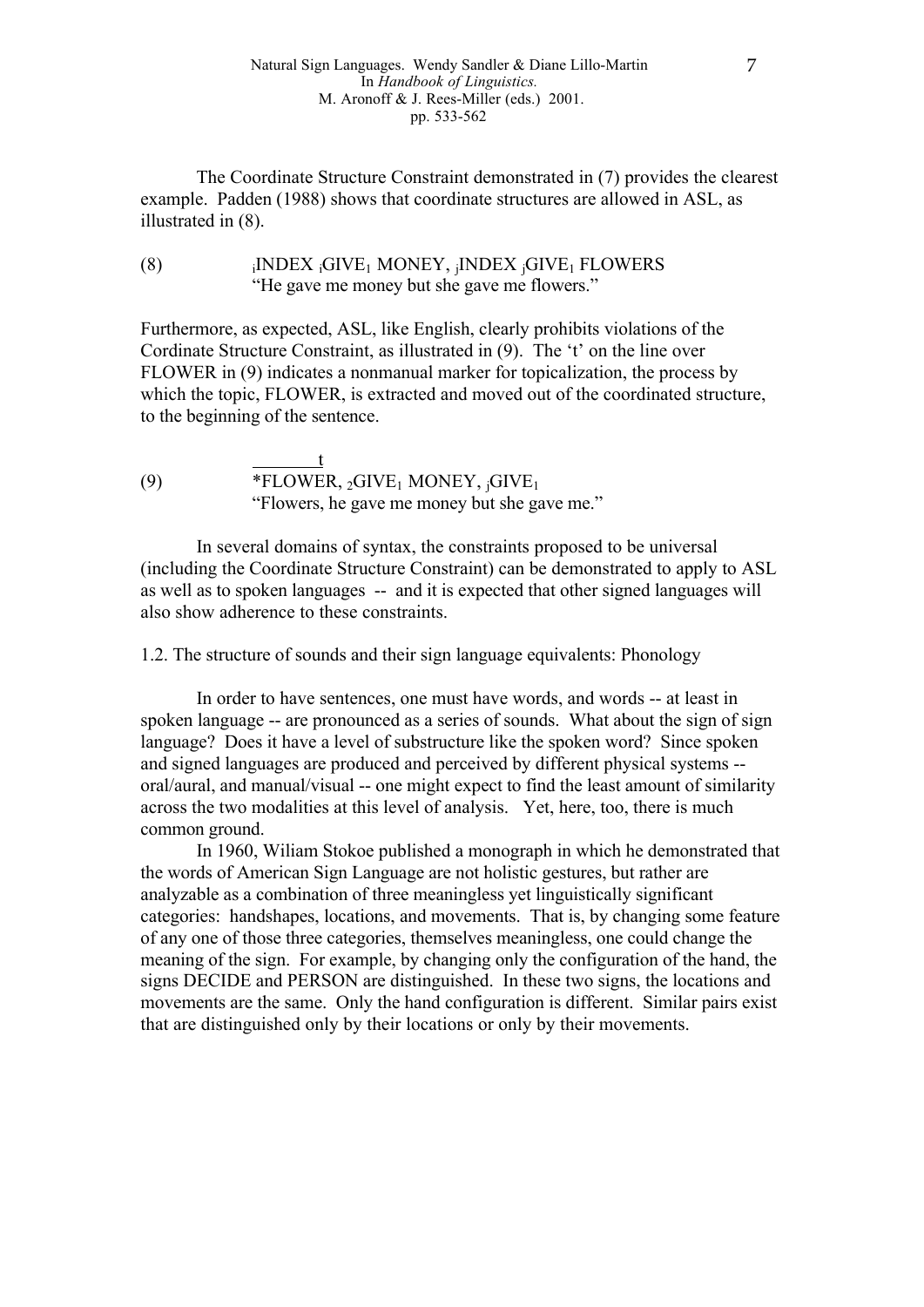Natural Sign Languages. Wendy Sandler & Diane Lillo-Martin In *Handbook of Linguistics.* M. Aronoff & J. Rees-Miller (eds.) 2001. pp. 533-562



The example in Figure 2. is analogous to the English pair, *pan, tan ,* in which the first sound of each word  $-p$  and  $t -$  is different. The sounds are themselves meaningless, but they are linguistically significant because they make a difference in meaning when put in a word. In the sign language pair, DECIDE, PERSON, the hand configurations are also meaningless, yet they too make a difference in meaning. The other formational elements -- locations and movements -- can, like hand configurations, independently make a difference in meaning, though they are themselves meaningless.

This finding was of supreme importance. Ever since its discovery, it has no longer been possible to assume, as most people previously had, that signs are fundamentally different from spoken words, that they are simple iconic gestures with no substructure. Rather, Stokoe showed that ASL is characterized by a defining feature of language in general: duality of patterning. This duality is between the meaningful level (consisting of morphemes, words, phrases, sentences), and the meaningless level, which in spoken languages is the level of the sounds that make up the meaningful expressions. The meaningless elements of spoken language are linguistically significant (i.e., they discretely influence meaning); they obey constraints on their combination within morphemes and words; and they may be systematically altered in different contexts. This is the domain of phonology. The list of handshapes, locations, and movements are the formational elements of sign language phonology, comparable to the list of consonants and vowels in spoken language. We will now show that sign language phonology is also characterized by constraints on the combination of these elements, and by systematic changes in 'pronunciation' according to context.

All languages have constraints on the cooccurrence of sounds in syllables and words. For example, English does not allow the sequences \**sr* or \**chl* at the beginning of a syllable or word (although other languages do permit such combinations). Sign languages as well have constraints on the combination of elements at this same level of structure. For example, only one group of fingers may characterize the handshape within any sign. While either the finger group 5 (all fingers) or the group V (index plus middle finger) may occur in a sign, a sequence of the two shapes, \*5-V is prohibited in the native signs of ASL and other sign languages.

Similarly, all languages have assimilation processes, in which sounds borrow some or all aspects of neighboring sounds. For example, in the English compound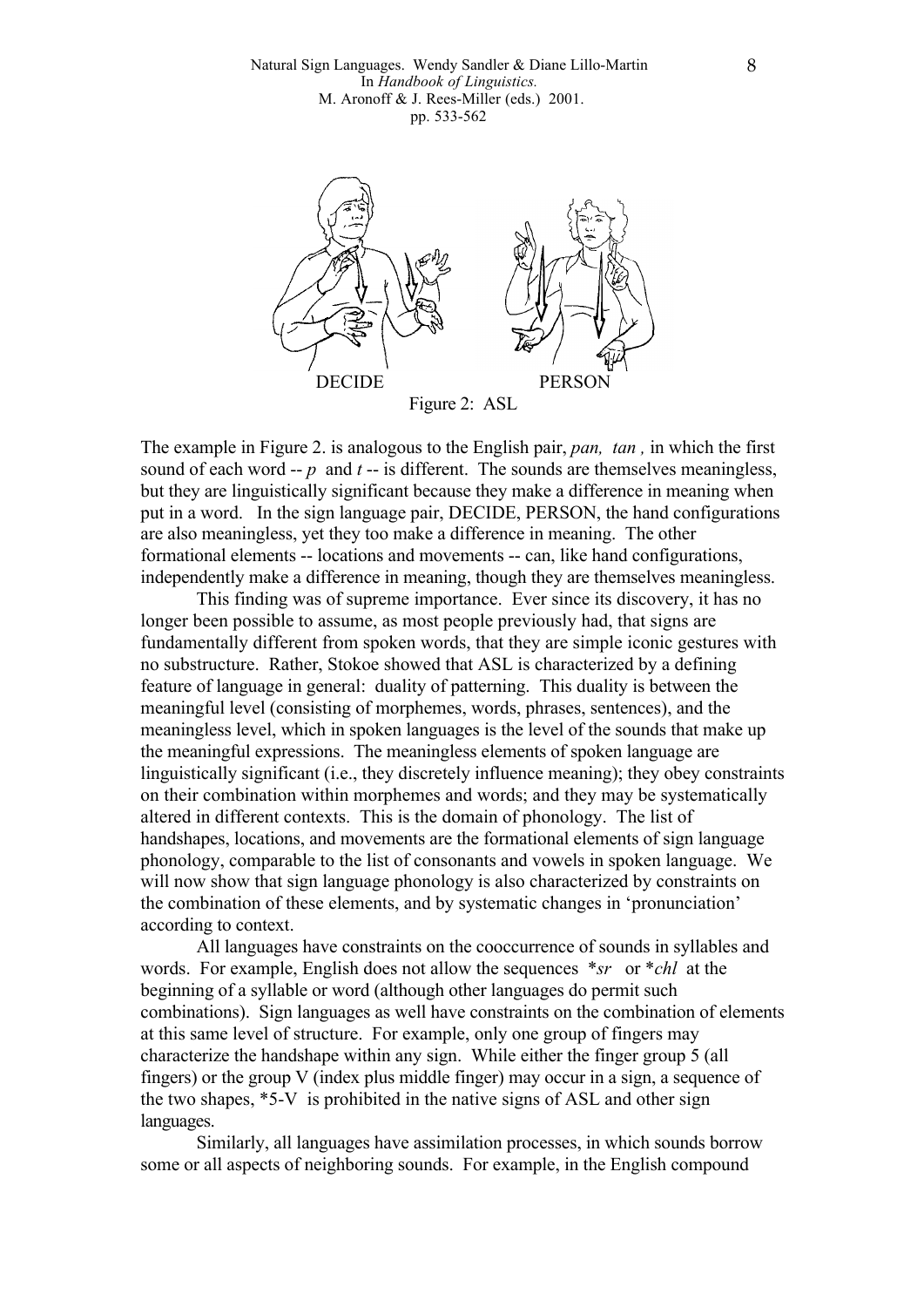#### Natural Sign Languages. Wendy Sandler & Diane Lillo-Martin In *Handbook of Linguistics.* M. Aronoff & J. Rees-Miller (eds.) 2001. pp. 533-562

words, *greenback* and *beanbag,* the nasal sound [n] often assimilates the labial place of articulation from the [b] that follows it: *gree[m]back, bea[m]bag*. In many common ASL compounds, part of the hand configuration may similarly assimilate from one part of the compound to the other. The example here is from the compound which means OVERSLEEP, made from the two words SLEEP and SUNRISE. Just as the [n] borrowed one of the features of [b] (the bilabial feature) in the English example above, in the ASL compound, the hand configuration of SLEEP borrows a feature from the following sign in the compound, SUNRISE. It borrows the orientation feature. That is, rather than being oriented toward the face as in the citation form of SLEEP, the dominant, signing hand in the compound OVERSLEEP is oriented sideways, as in the sign, SUNRISE.



SLEEP SUNRISE



**OVERSLEEP Figure 3. ASL signs SLEEP and SUNRISE, and the compound OVERSLEEP with orientation assimilation**

An aspect of language structure that involves both phonology and syntax is prosody. Prosody involves rhythm, to separate the parts of a sentence; prominence, to emphasize selected elements; and intonation, to communicate other important information, such as the discourse function of the sentence, e.g., whether an utterance is a plain declarative sentence or a question. Recent work argues that sign languages have the equivalent of prosody. While spoken languages use the rise and fall of the pitch of the voice, volume, and pause to achieve these effects, sign languages employ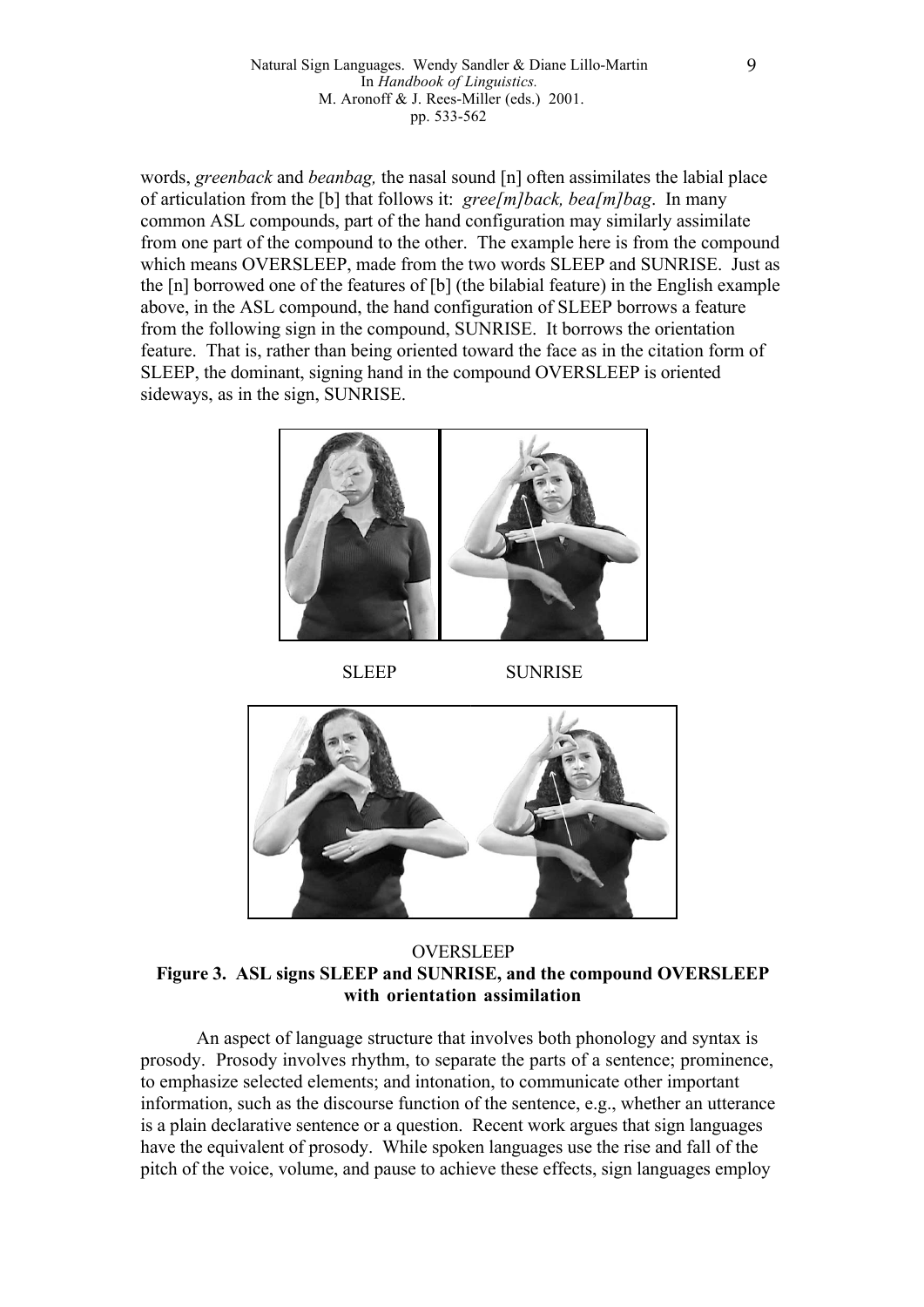facial expressions, body postures, and rhythmic devices in similar ways and for similar functions.<sup>5</sup> Examples are the Israeli Sign Language facial expressions for yes/no questions, and for information assumed to be shared by the signer and addressee6, shown in Figure 4.





yes/no question shared information

Figure 4. ISL Y/N question and 'shared information' facial expressions

Sign language facial 'intonation' is **different** from the facial expressions used by hearing people in their comunication, which are random, affective, and optional. Rather, sign language facial expressions are like the intonational pitch patterns of spoken language. Both tonal melodies and facial melodies are **grammaticalized**, i.e., fixed and systematic. For example, the intonational melody used in spoken language to ask a question requiring an answer of 'yes' or 'no' is systematically different from the one used to make a declarative statement. The same is true of the facial intonations for these two types of sentences in sign language.

In the next subsection, what is perhaps the most central aspect of language is examined: the word.

# 1.3. Word structure: Morphology

 $\overline{a}$ 

Most languages have both simple words, such as *teach*, and complex words, such as *teach+er.* Knowing English entails understanding the internal structure of its complex words, as well as the ability to create and understand new complex words that exploit those same kinds of internal structures. The study of the internal structure of words is called morphology.

For example, given a new verb *scaff* , as in *The purpose of this machine is to scaff computers against viruses,* we can also create or analyze the internal structure of the word *scaffer* and can deduce something about its meaning in the sentence, *The company purchased several expensive scaffers last year.* We would also immediately

<sup>5</sup> There is a significant body of literature on nonmanuals as syntactic markers in ASL -- along the lines of Liddell's analysis of relative clauses shown in section 1.1, example 6b. In the interest of space, we only mention the prosodic treatments of such markers here.

<sup>6</sup> Both yes/no questions and shared information are signalled by intonation in English as well.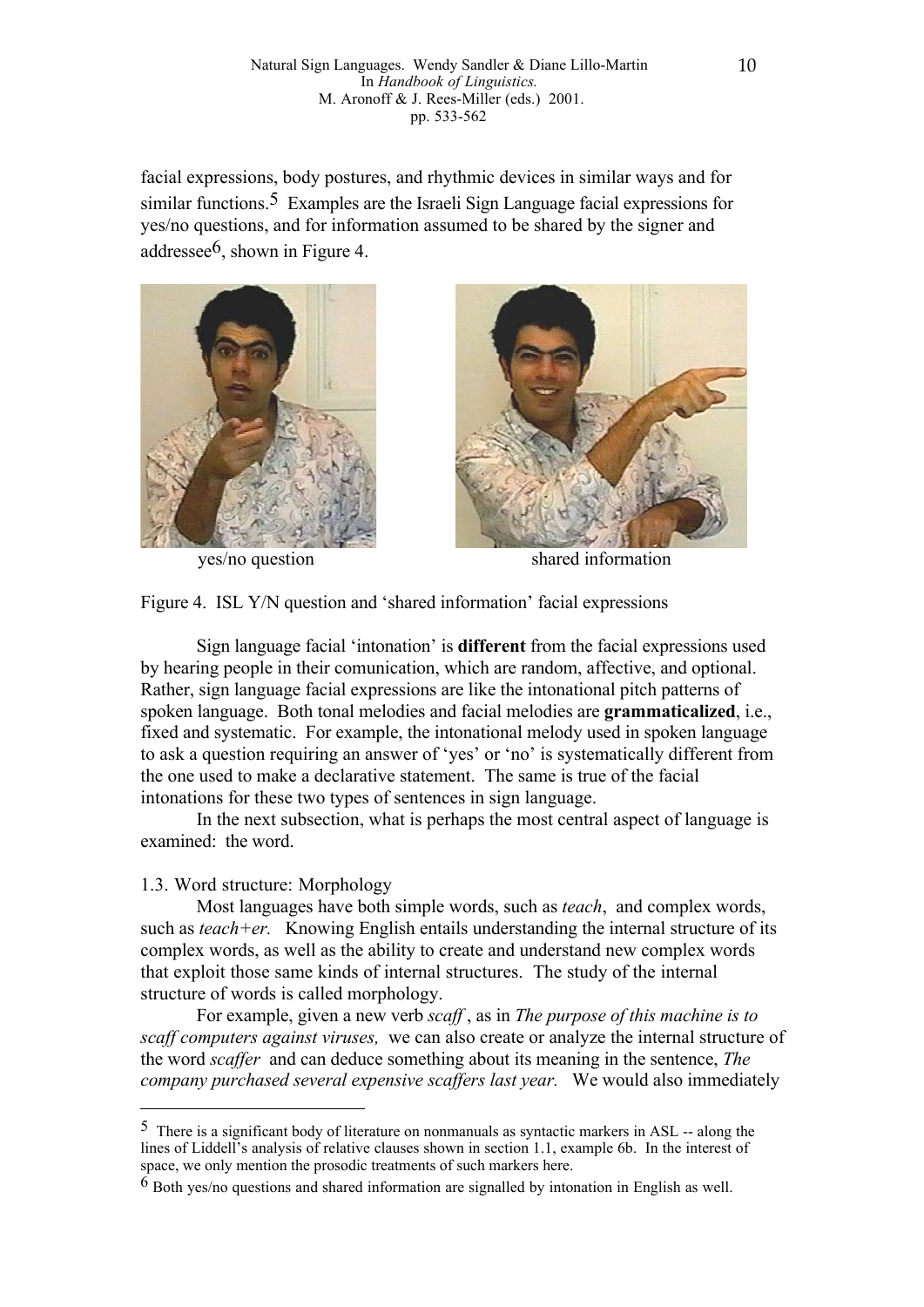judge the nonce word *\*er+scaff* to be impossible in English. Speakers of English know the form and function of the meaningful word component*-er*, and they know that it is a suffix rather than a prefix. Although users of a language are usually not conscious of their linguistic knowledge, their use of language clearly reveals the existence of this underlying system.

Another type of complex word formation can be thought of as relating words to each other within a sentence. For example, the word *walk* has two different suffixes in the following sentences, *-s,* and *-ed.* The *-s* in sentence (10) is an agreement marker; it shows that the subject of the sentence, *Hadar*, is third person singular ('he' or 'she'). The *-ed* in sentence (11) is a tense marker, showing that the event described by the sentence took place in the past.

- (10) Hadar walks to school sometimes.
- (11) Stephanie walked to her friend's house.

The existence of complexity of structure within words is a typical property of spoken language, though many different kinds of word formation can be found in the languages of the world. Most languages have complex words, and many languages have far more complex morphology than English has.7

What about sign languages? While one might expect any communication system to have syntax, one might not necessarily expect sign languages to have internal structure to their words. Rather, one might expect, as naive early descriptions of sign language used to claim, that signs are holistic gestures, each one representing a unitary concept. Concomitant with this view is the belief that the vocabulary of sign languages is purely iconic, that there is a one-to-one relationship between the form of a word or concept and its meaning. The ASL sign for AIRPLANE looks something like an airplane; the sign for GIVE looks something like the act of handing something to someone. If these sign words are iconic wholes, then adding grammatical complexity to them in a systematic way might seem counterintuitive.

Yet sign languages do have a great deal of morphological complexity. Such complexity is one of many sources of evidence that systematic grammatical structuring strongly dominates the presumably iconic origins of these languages. We will describe two kinds of word complexity here: verb agreement and verbs of motion and location.

We begin with verb agreement. In many spoken languages, verbs have some kind of marking on them that gives information about their subjects, objects, or other nouns directly related to them in the sentence. Example (10) above shows the only agreement marker that English has on main verbs, the *-s* which indicates third person and singular in the present tense. Other languages have far richer agreement systems. For example, Swahili has both subject and object agreement markers that indicate person ('I', 'you', 's/he'), gender ('he' or 'she'), and number (singular or plural).:

<sup>7</sup> There are a few spoken languages, such as Vietnamese, that do not have complex words, which shows that morphological complexity, while extremely widespread, is not a universal property of language.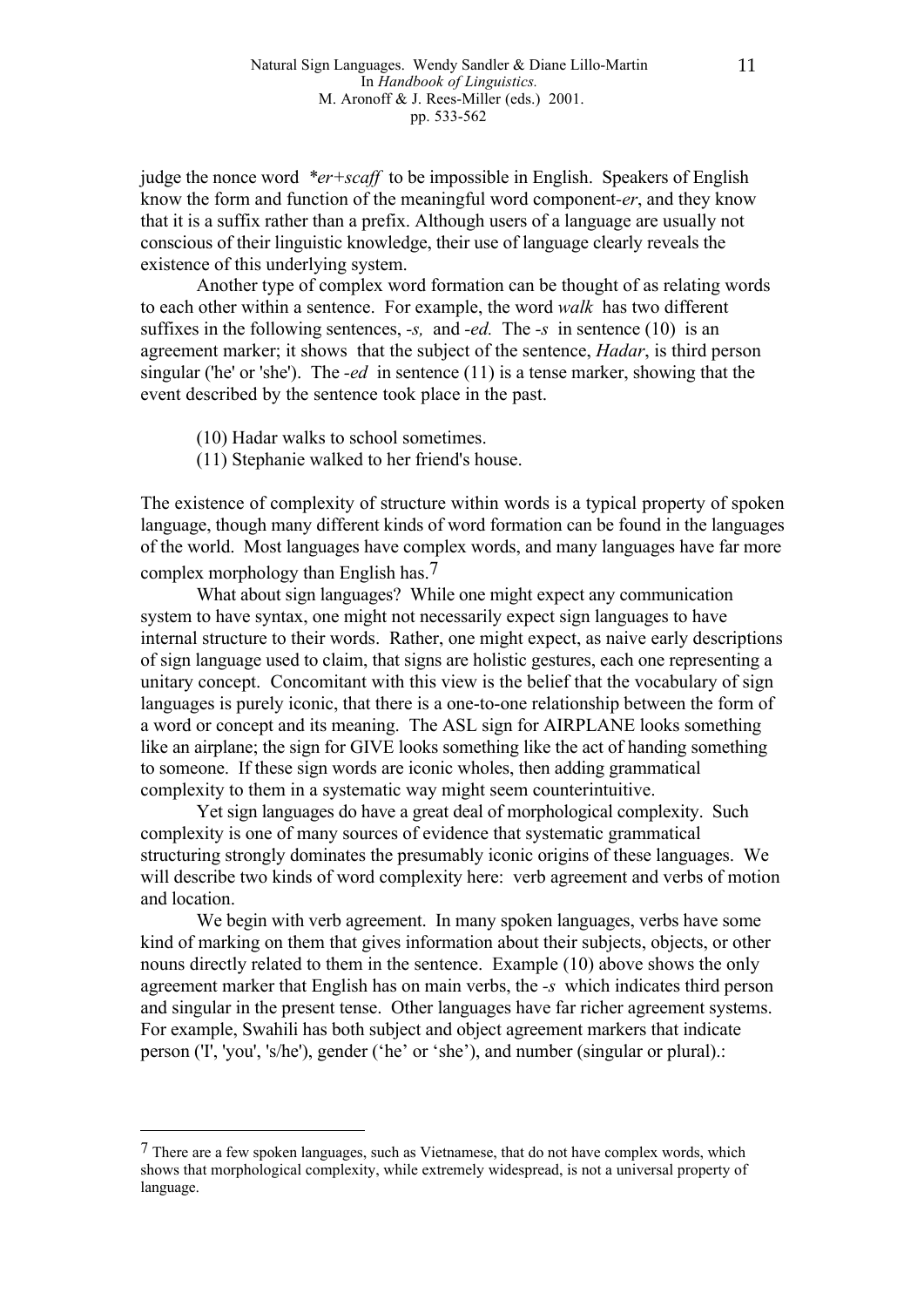(12) a - ta - ku - penda he (subj) future you (obj) like *atakupenda* - 'he will like you'

 $(13)$  u - ta - m - penda you (subj) future him (object) like *utampenda* 'you will like him'

All sign languages investigated so far show a comparable kind of verb agreement. Consider for example the Israeli Sign Language verb SHOW, shown in Figure 5. To say 'I show you', the motion of the sign is from a point near the signer toward the addressee. To say 'you show me', the beginning and endpoints of the sign are just the opposite, beginning at a point near the addressee, and ending near the signer. The beginning and endpoints of the sign are markers for the subject and object of the verb it represents. To say, 'I show you (plural), the hands moves in a horizontal arc in front of the signer.



**Figure 5. ISL verb agreement**

In the first example, 'I show you', the first position of the hand corresponds to the prefix *a* in the Swahili example in (11) above: it marks agreement with the person of the verb's subject -- third person('he') in the Swahili example, and first person ('I') in the ISL example. The second position of the hand corresponds to the morpheme *ku* in the same Swahili example, agreeing with the person of the object of the verb -- second person ('you') in Swahili, and second person also in ISL. The beginning and endpoints of the second example in Figure 5 similarly mark agreement with subject and object -- here, 'you' and 'me'. To agree with the second person plural -- 'I show you (plural)', the shape of the movement is altered.

This kind of phenomenon can be described as subject-object agreement; in particular, sign language verbs agree for person and number of their subject and object. In this way, the verb agreement found in sign languages is similar to that in many spoken languages.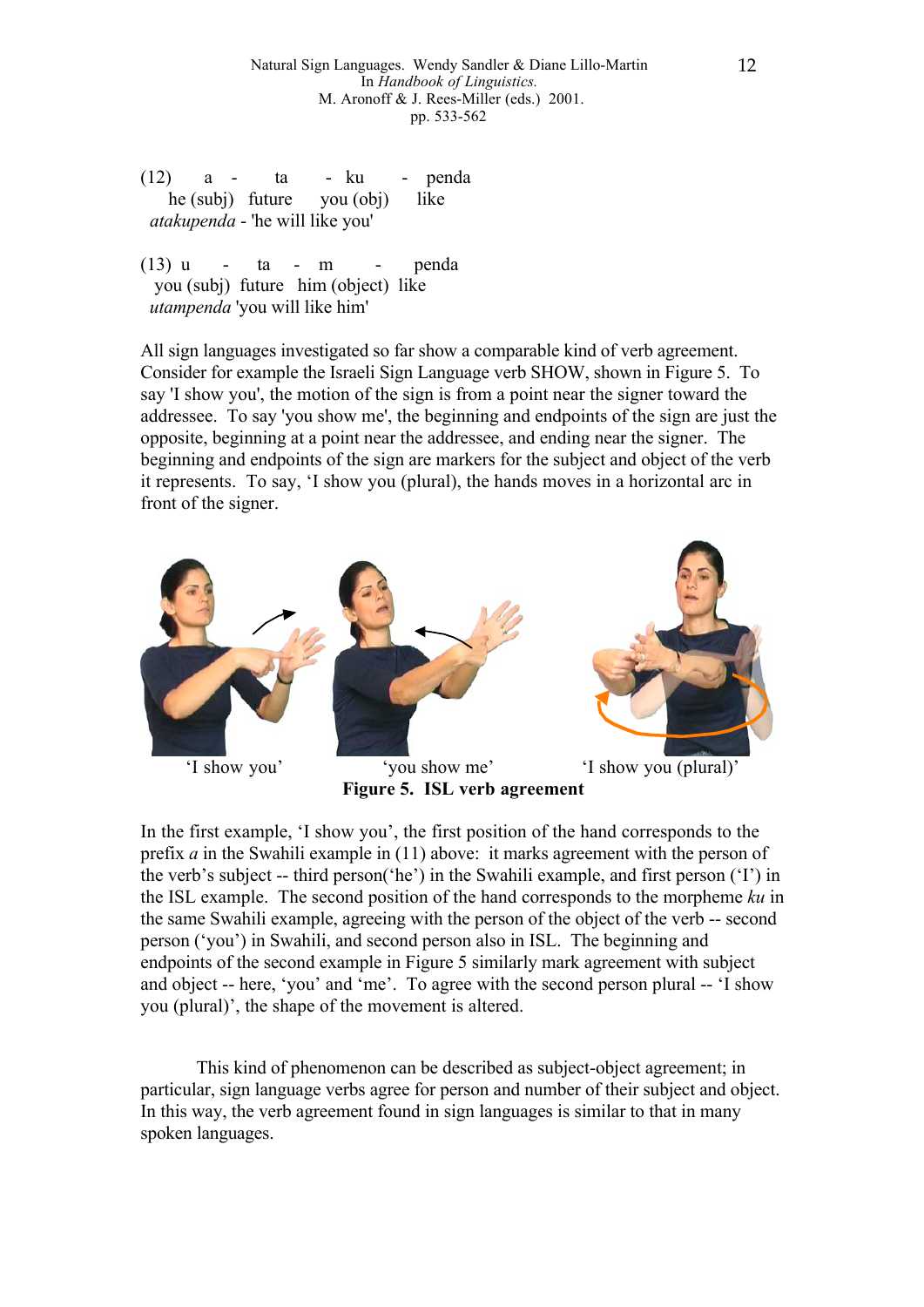A characteristic of verb agreement systems in sign languages is that different categories of verbs participate in this system in different ways. For example, in addition to the subject-object agreement described earlier, some verbs, commonly called backwards verbs, have the opposite agreement pattern of the one shown above. In these verbs, the movement of the hand is from the object to the subject, instead of the usual direction from subject to object. This class includes verbs such as INVITE, TAKE, COPY, ADOPT, essentially the same list in ASL and ISL, and possibly in all sign languages. Other verbs agree with points in space denoting specific locations, rather than with the verb's subject and object. Still others do not agree at all. We will have more to say about the peculiarites of sign language agreement and possible implications for language theory in section 3.

A more complex type of morphology in sign languages is found in verbs of motion and location, first described by T. Supalla (e.g., 1986).In these constructions, handshapes that stand for classes of nouns combine with types of movements and with locations in space. As such, these complex forms differ from the morphologically simple signs of the language exemplified in the phonology subsection above.

As an aid to interpreting these forms, which have no analog in English, let us consider some words in the native American language, Navaho. This language incorporates into the stems of verbs of motion and location the shape and dimensionality of associated objects, as shown in the following examples.  $8$  The hyphens show that what are separate words in English are not independent words in these other languages. Rather they are morphemes, like *-er* in English, which combine with words or parts of words to form a new, complex word.

## (12) Navaho

- a. beeso si-?a money be-located-of-round-entity 'A coin is lying (there).'
- b. beeso si-ltsooz money be-located-of-flat-flexible-entity 'A bill is lying (there).'
- c. beeso si-nil money be-located-of-collection 'A pile of change is lying (there).'

<sup>8</sup> An accessible description of this work, and the source of the examples of both ASL and Navaho in the present article, can be found in Newport (1981). The transcription shown here is simplified.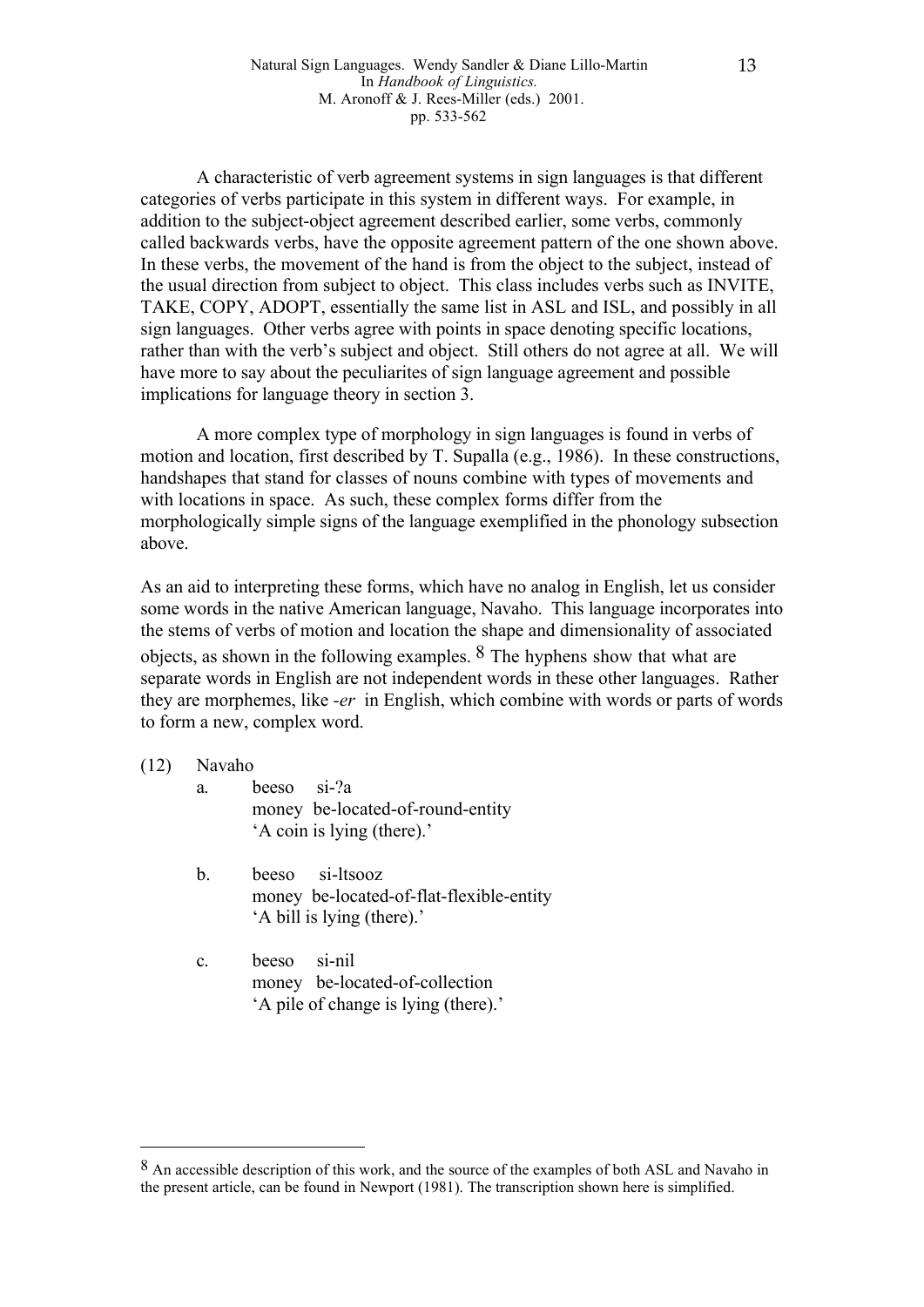In these constructions, *beeso* means 'money' the prefix *si*- is a perfective marker, and the verb stems *?a, ltsooz,* and *nil* incorporate the shape and dimensionality of the entity involved.<sup>9</sup>

ASL (and other sign languages) has a comparable -- if potentially more complex -- system of verbs of motion and location. As in Navaho, each of the meaningful ASL morphemes is taken from a finite list that is determined by the lexicon and grammar of the language. In ASL, there is a list of noun 'classifiers', that represent semantic classes such as 'small animals', 'humans', or 'vehicles'. Each of these classifiers is represented by a different handshape. Another type of classifier, also represented by different handshapes, specifies the size and shape of an object, such as 'cylindrical objects', 'flat objects', or 'small round objects'. These handshapes may combine, in compliance with constraints of the grammar, with one of a short list of motion morphemes (e.g., 'straight', 'pivot'), location morphemes, and manner of movement morphemes, each with a meaning of its own.

(13) ASL

 $\overline{a}$ 

- a. MONEY FLAT-ROUND-SHAPE-BE-LOCATED "A coin is lying there."
- b. MONEY FLAT-WIDE-SHAPE-BE-LOCATED "A bill is lying there."
- c. MONEY DOME-SHAPE-BE-LOCATED "A pile of change is lying there."

The following illustration exemplifies just the first of these. The shape of the hand is the morpheme meaning 'small round object'. The short, downward motion means 'be located', and the location refers to a particular reference point in the discourse.



'A coin is lying there.' Figure 6. ASL verb of motion and location

It is very important to note that these forms are linguistic entities, i.e., morphologically complex words. They are neither pantomime nor otherwise strictly analogic to real world things and activities. Furthermore, this type of morphology,

<sup>&</sup>lt;sup>9</sup> We thank Keren Rice for explaining the Navaho data to us. The transcription and explanation presented here are simplified for clarity.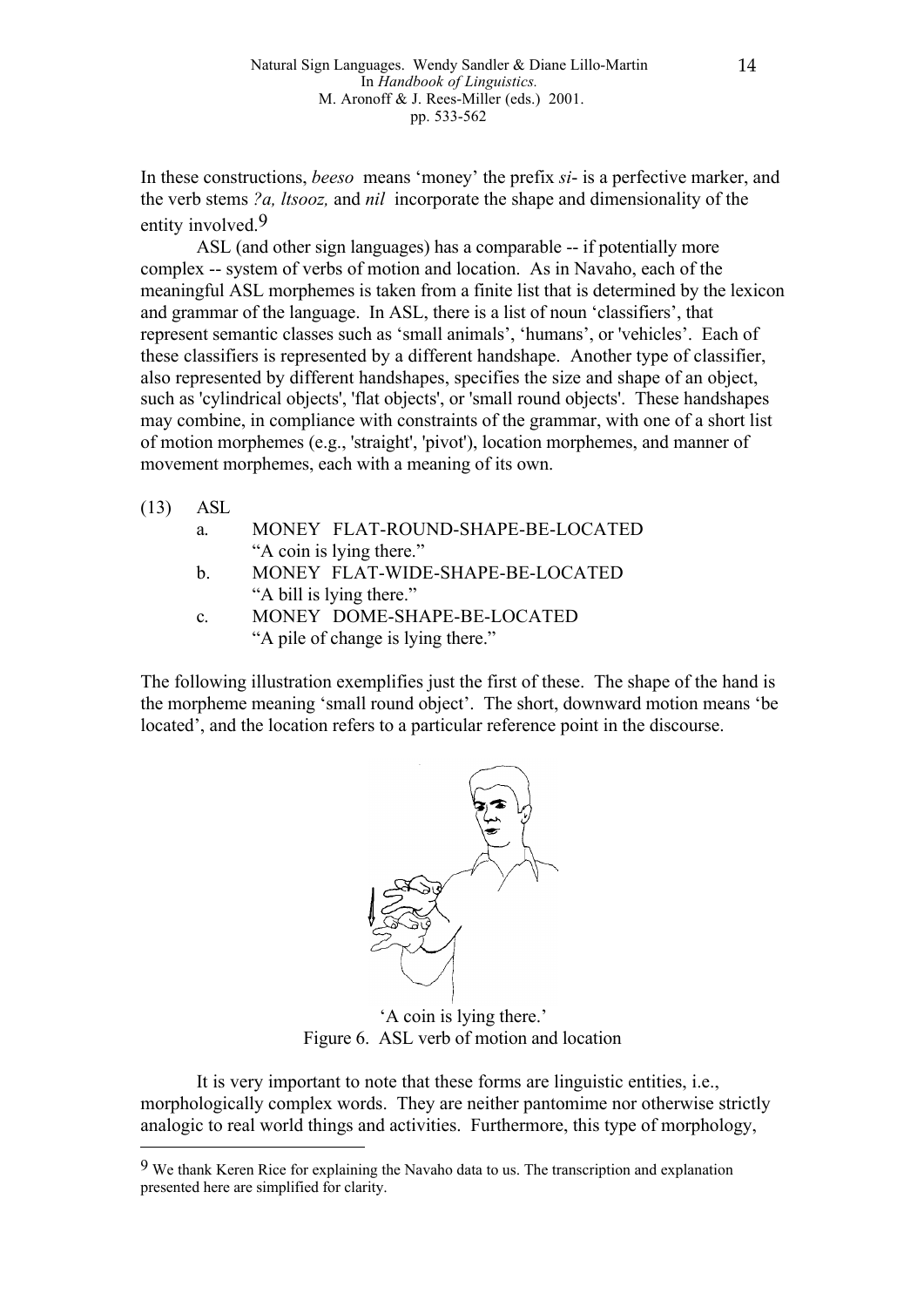which incorporates nouns, verbs, and other lexical categories into single words, is not uncommon in the world's spoken languages. As we have seen, there are even spoken languages such as Navaho that incorporate into verbs the shape and dimensionality of associated nouns, as sign languages do.

Constructions of this sort in ASL can become far more complex than the example in Figure 6. For example, the two hands may each represent an independent classifier to create such forms as SMALL-FLAT-ROUND-OBJECT LYING-ON-FLAT-OBJECT ( $A$  coin is lying on the table).<sup>10</sup> Manner of movement morphemes can add still more complexity, forming, for example, expressions meaning roughly, SMALL-FLAT-ROUND-OBJECT-TRAVERSES-ARC-TO-ON-FLAT-OBJECT -- 'A coin flew in an arc shaped path, landing on the table'. Such forms are considered to be single words, though extremely complex ones.

All the ordinary words that make up the vocabulary of sign languages, words such as DECIDE and PERSON in Figure 2 in the previous subsection, are thus different from the verbs of motion and location described here. To understand this, compare DECIDE, repeated in Figure 7a. with ('A coin is lying there'), repeated in 7b . These two words are formationally very similar (except that DECIDE is twohanded), yet they are very different in their composition. FLAT-ROUND-SHAPE-BE-LOCATED ('A coin is lying there) is indeed decomposable: handshapes, locations, and movements each have meanings.



#### Figure 7. **a. DECIDE** b. FLAT-ROUND-SHAPE-BE-LOCATED

The properties we have described at each level of grammatical structure - syntax, phonology, and morphology -- provide strong evidence that certain basic characteristics of language are indeed universal, belonging to language in either of the two natural modalities available to humans.

<sup>10</sup> The particular word signified by the classifier -- *coin* and *table* in the example here -- is introduced into the discourse by a sign prior to the signing of the classifier construction.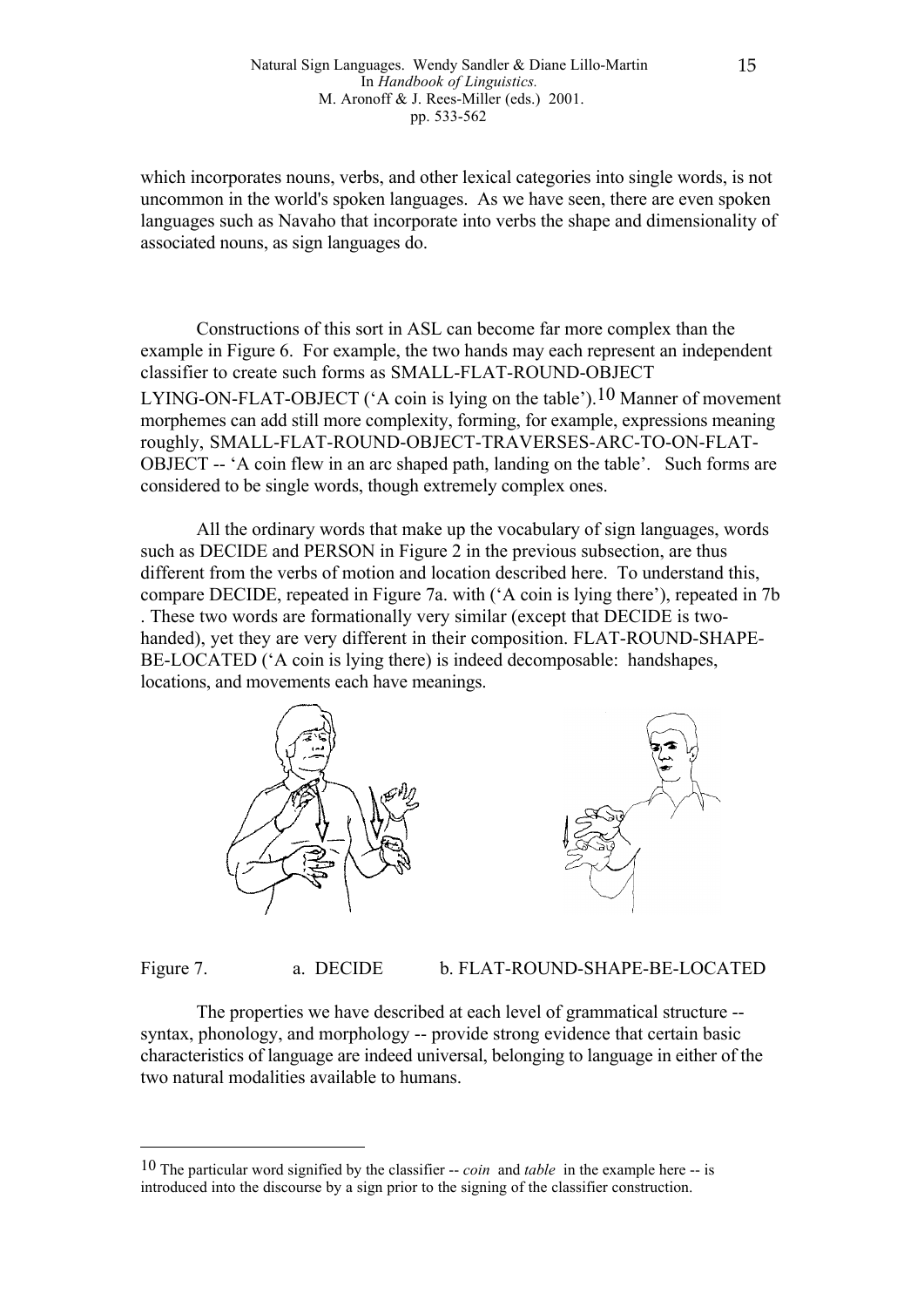## 2. Language as an art form: sign language poetry

Poetry takes language far beyond its primary task of everyday communication. By artfully manipulating the forms and meanings of language, the poet conveys a particular or heightened understanding of human experience. Devices such as meter, rhyme, and alliteration may filter the meaningful content of a poem, in order to create an impression or focus an image in the mind of the audience. A conventional meaning may be intentionally distorted in such a way as to enhance the perspective the poet wishes to present.

This union of language, culture, and art is found in some signing communities. We know of several accomplished deaf poets in The United States and Holland, and bring as an example of sign language poetry, some work of Wim Emmerik from Amsterdam.11

Among the devices used by this poet are reiterative use of handshape, and a fluidity of style that results from the elimination of transitional movements. Entire poems may be characterized by one or two basic handshapes, such as the extended index finger handshape or the shape that extends all fingers. The aesthetic effect is similar to that of rhyme or alliteration in spoken poetry. While the movements that are part of signs are retained or modulated in some way, lines of poetry are skillfully constructed so as to omit the movements that result from the transition between the end of one sign and the beginning of another, creating flowing verse.<sup>12</sup>

The explicitly poetic, somewhat paradoxical device of disrupting or distorting conventional meanings in order to enhance the intended meaning is also recruited by Emmerik. In his poem, *Member of Parliament,* Emmerik presents a picture of the governmental representative as jaded and cut off from the occurrences and sensations of the real world. The closest that the member of parliament gets to events in his country is through reading the newspaper as he eats lunch. To convey the idea that the politician crudely ingests the news through his body, rather than experiencing events spiritually or intellectually, the poet portrays him **eating** the news. As he eats and reads, he alters the usual sign for *eat* (Figure 1) by changing its location to the eyes rather than the mouth (Figure 2). Intermittently, the member of parliament eats food and ingests news of the world.





'eat''eat with the eyes'

<sup>11</sup> We thank Daphna Erdinast-Vulcan for lending her literary expertise to this analysis of Wim Emmerik's poetry.

<sup>&</sup>lt;sup>12</sup> Both of these devices have been observed in American Sign Language poetry.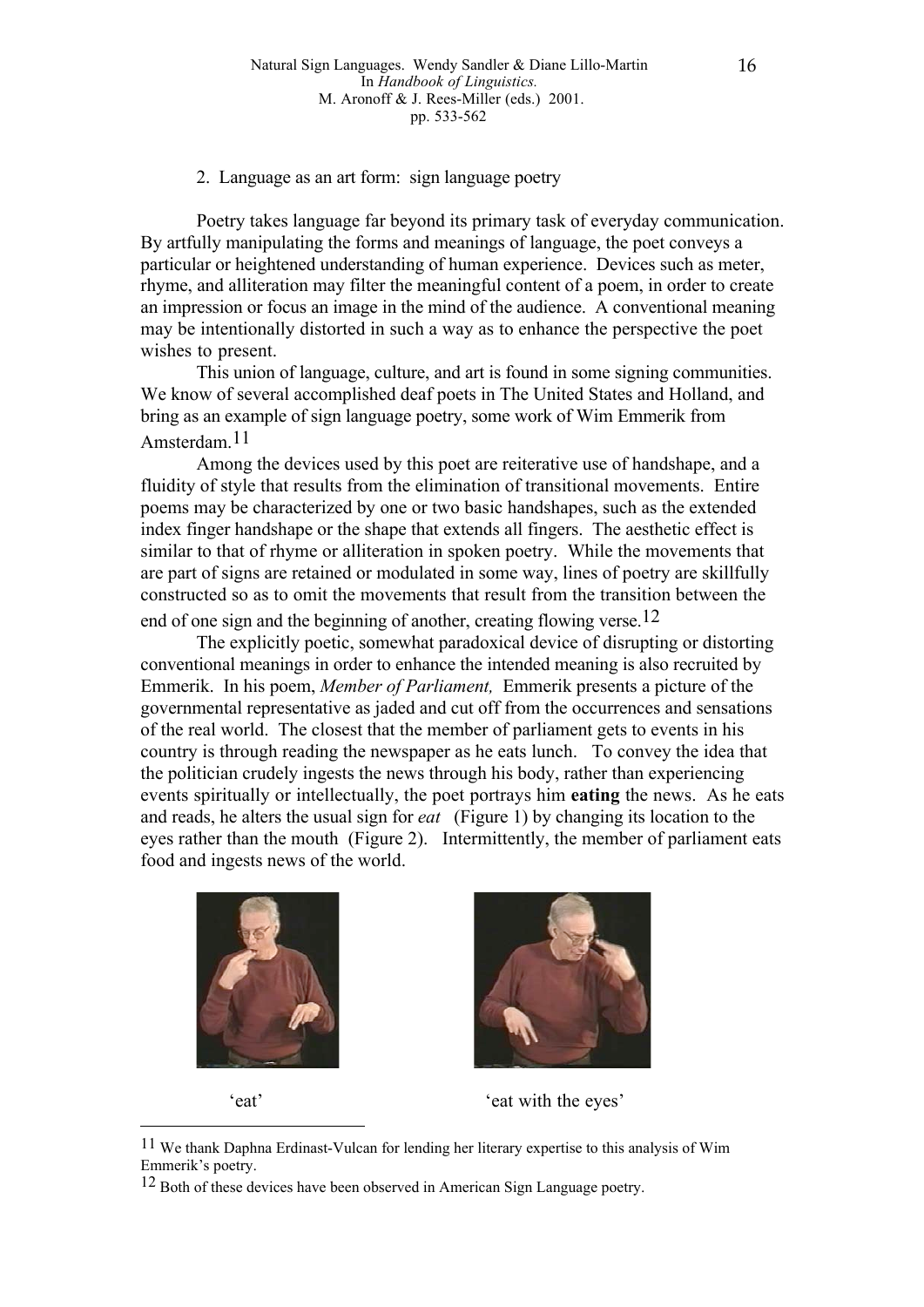The value of the work of Emmerik and other deaf poets is first and foremost artistic. But the fact that poetry arises in established deaf communities is instructive as well. It teaches us that the desire and ability to mold the formational elements of language into an artistic expression of its content is a hallmark of human culture. It also shows clearly that sound is unnecessary, not only for communicative use of language, but for artistic use of language as well.

#### 3. How is sign language acquired by children?

Current linguistic theory which hypothesizes that humans are genetically endowed with the fundamental underpinnings of language is supported by the claim that languages are similar to each other in significant ways. This view gains further support from the sign language findings reported in the previous sections. As we mentioned earlier, current theories are also based on the related observation that children acquire language automatically, including aspects of the system that do not seem directly retrievable from the input they receive. This section reviews phases of the acquisition of sign language, to see whether this process has the earmarks of automaticity and systematicity that are found in spoken language acquisition.

If sign languages represent the same cognitive system as spoken languages do, then they should be acquired in a similar way. If, on the other hand, the modality somehow prevents sign languages from belonging to the same cognitive system, then they may be acquired quite differently. Furthermore, if the acquisition of language represents the unfolding of a biological-cognitive program with innate components, then sign languages should be acquired at the same rate as spoken languages. Whether or not the underlying cognitive system is the same, the possibility exists that the modality - oral/aural or manual/visual - has an impact on the course of development. These issues form the context for sign language acquisition studies.

Numerous studies have examined the acquisition of sign languages by deaf children whose parents are deaf signers.<sup>13</sup> Although this population represents only five to ten percent of deaf children, it is the relevant one to study because these children receive input in sign language from birth, just as hearing children receive input in their native language. In general, it has been found that deaf children who are exposed to sign language acquire it in very similar ways to the acquisition of spoken languages: they pass through the same milestones at the same rate.<sup>14</sup>

As one example, let us consider the child's first words or signs.<sup>15</sup> Research on the acquisition of spoken languages finds that on the average, children begin to use their first words at around 11 months of age. The age varies from child to child, but

<sup>13</sup> See Newport & Meier 1985, Meier 1991, and Lillo-Martin in press for reviews.

<sup>&</sup>lt;sup>14</sup> The process of language acquisition for deaf children with hearing parents depends on their linguistic input, which is quite varied. In some cases it might be a signed version of English, or in others, American Sign Language, or in many cases, spoken language input only (at least for the first several years of the child's life). Although there are many interesting properties of language acquisition in these differing sets of circumstances, we cannot go into them here.

<sup>15</sup> See Newport and Meier (1990) for a thoughtful review of this research, on which this summary is based.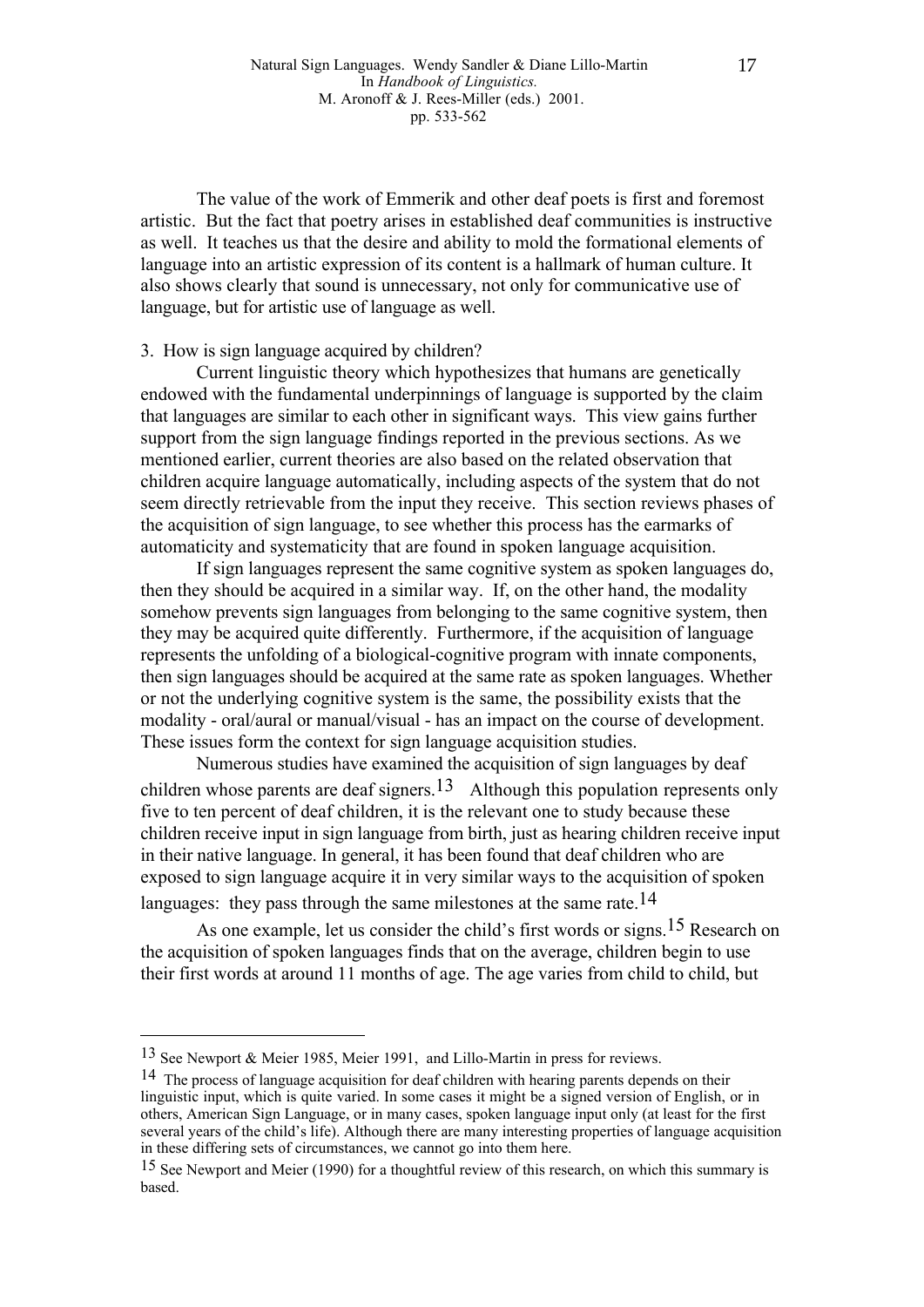many studies across a variety of languages have converged on the same average age, so the acquisition of first words is often taken to be a milestone in language acquisition.

When do the first words of sign language appear? Some early studies claimed that deaf children begin to use their first signs around 6 to 8 months of age, much younger than the reported first words. Why would there be such a difference between first words and first signs? Two types of mutually compatible explanation have been proposed. One suggests that meaningful gestures are sometimes mistaken for signs, implying that there may not be a significant difference for all children, and the other assumes the difference is real, but offers a physiological explanation for the difference.

The first explanation points out that both deaf and hearing children make meaningful gestures during the time under consideration. If more stringent requirements are adopted for attributing 'word/sign' status to some production of the child, the difference between the first spoken words and the first signed words shrinks to about 1-1/2 months, or even disappears completely. Another possibility is that these first signs may be more easily recognizable by adult observers than first spoken words, due perhaps to iconic elements that stand out in communication contexts, or to the nature of visual perception. If this is correct, it would also point toward a smaller gap in the actual onset of first word production in the two modalities.

The second explanation considers the development of the articulatory mechanisms ued for speech versus sign. Earlier maturation of the mechanisms for muscular coordination of the hands and arms over the vocal organs may make it easier for a child who is cognitively ready for first words/signs to produce a sign than a spoken word. Such explanations put the possible difference between the onset of signs and words in 'peripheral' mechanisms rather than the biological timetable for language. In other words, it may not be the case that signing is more advanced than speech, but rather that speech is delayed vis a vis sign. That is, children are cognitively ready to produce words before the coordination of the speech production system allows them to do so. This possiblity is supported by evidence that (hearing) children comprehend words before they are able to produce them. The apparent discrepancy between the onset of first words in spoken versus signed language thus focuses important research questions that never would have even arisen if we considered only spoken language. 16

The explanation offered by Newport and Meier is all the more reasonable when other areas of language acquisition are considered, where there does not appear to be a difference between sign and speech in the attainment of each milestone. For example, another important milestone of language acquisition, the use of twoword(/sign) combinations, seems to be attained at around 18 months for both signing and speaking children. Other later grammatical developments, such as the acquisition of verb agreement also follow parallel time courses across the modalities.

Let us consider another area in which the modality might be expected to have an impact on language acquisition: iconicity -- a direct correspondence between form

<sup>16</sup> The purely motoric explanation may be oversimplified, however, since there is evidence that children's first spoken words are phonetically similar to their late babbling, and therefore do not represent a leap in coordination of the vocal apparatus. Other factors that make this issue difficult to evaluate is the small size of samples in some sign language studies. In any case, the research that has been conducted, partially summarized here, leads to interesting questions whose answers will be deeper and more accurate if both natural language modalities are taken into account.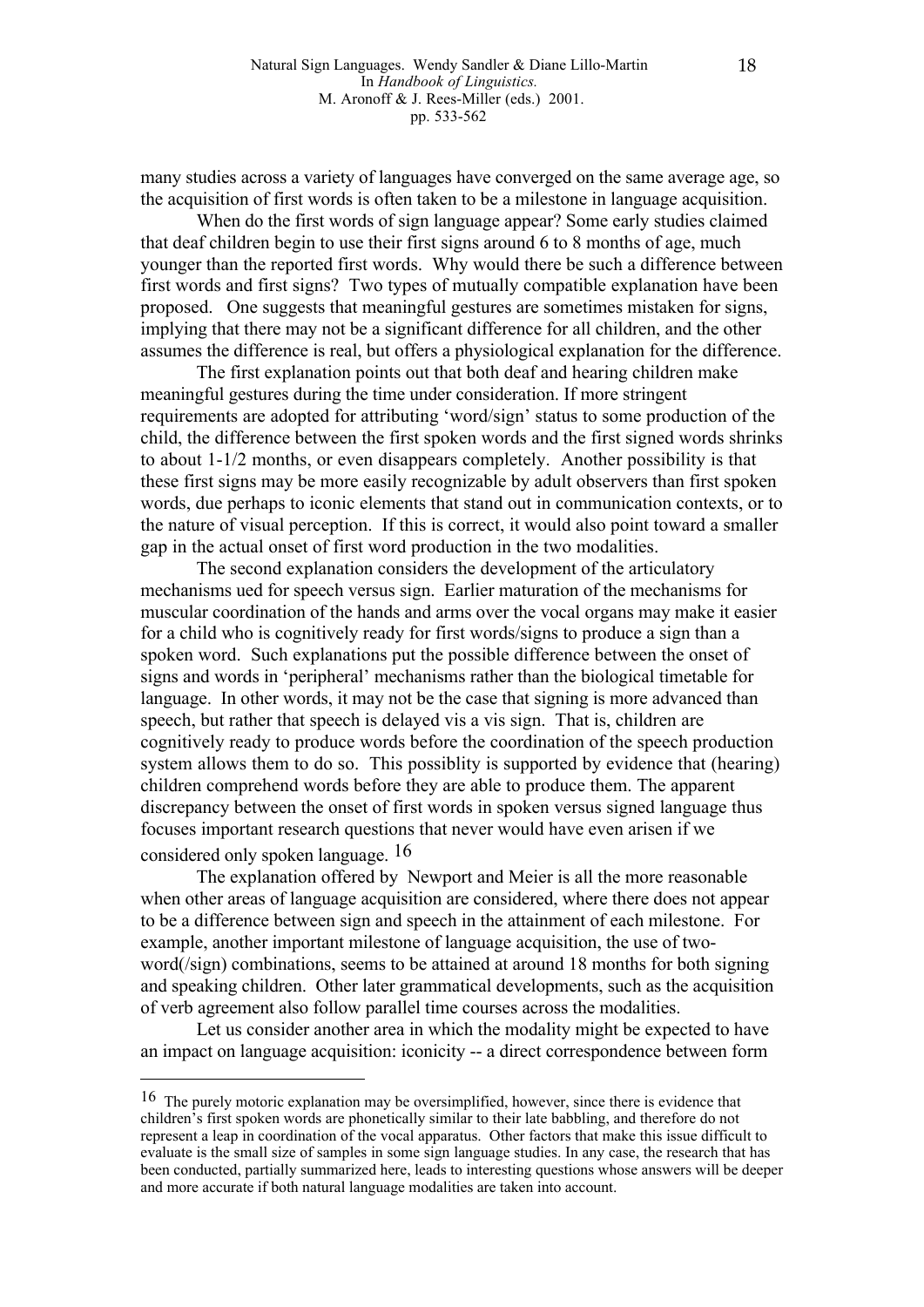and meaning. As should be clear from our discussion so far, signs have internal phonological and morphological structure, and are not merely 'pictures' of their referents. However, it is fair to say that some signs are iconically-based, in that there is a motivated (non-arbitrary) relationship between the sign and its denotation. Similarly, some aspects of the grammar may be thought of as iconic in origin. One might suppose that these iconic elements may aid in the acquisition of sign language, and in this way distinguish between the acquisition processes in signing and speaking children. What does the research show?

A clear example of iconicity comes from the signs for 'me' and 'you': these signs are made with pointing gestures which are essentially identical to the gestures made by hearing people when referring to first and second person, i.e., an index finger directed at one's self or at the addressee. Since the ASL signs are so iconic in this case, it might be expected that these signs would be particularly easy to learn, if the modality has an effect on language acquisition. However, it turns out that they are not.

For some hearing children learning a spoken language, it is found that for a short period in early language development, the terms 'me' and 'you' get mixed up: the child uses 'me' to refer to 'you', or 'you' to refer to 'me'. We can see why they might do this, since the referent for 'me' or 'you' changes depending on who is doing the talking. The child has to learn this peculiarity of these terms, and some children go through a stage of mixing them up. For the deaf child, since the forms used for ME and YOU are so transparent, it might be expected that no such errors would ever occur**.** However, some deaf children learning ASL make the same kind of mistake that some hearing children make: they confuse the signs for 'me' and 'you', despite their iconicity (Petitto 1987).

Studies involving other seemingly iconic aspects of the grammar have revealed similar countericonic errors in acquisition. A study by Richard Meier describes a child signing GIVE erroneously, in a sentence meaning 'give the plate to him'. In the adult system, the verb agrees for the subject and the indirect object (i.e., the recipient), which is iconic with the real world activity of giving someone something. In the example, the child erroneously marks agreement with the direct object. He moves his hand toward the thing to be given, rather than the recipient -- a gesture that seems iconically interpretable as 'give something to the plate' (cited in Bellugi and Klima 1982). Here too, the child not only neglects to avail himself of iconic cues, he seems oblivious to them, focusing instead on the formal ingredients of the system -- in this case, the reference points in the discourse. As in the acquisition of spoken language, the child acquiring sign language sometimes gets these formal elements mixed up.

So, although it would seem that the iconicity in the visual modality would have a helpful effect on the process of language acquisition, we find that children do not seem to be attuned to certain obviously iconic aspects of signs. They are treating signs as abstract words, and thus they are not facilitated by iconicity in cases where one might expect them to be. They are simply progressing according to the universal timetable for language acquisition.

Overall, studies of the acquisition of ASL in a number of deaf children have come to the conclusion that the natural acquisition of ASL is quite parallel to the natural acquisition of spoken language. In the end, it seems that the basics of ASL are acquired by deaf children by around the age of five years, just as in the acquisition of spoken language. This finding is quite important. For many years people thought that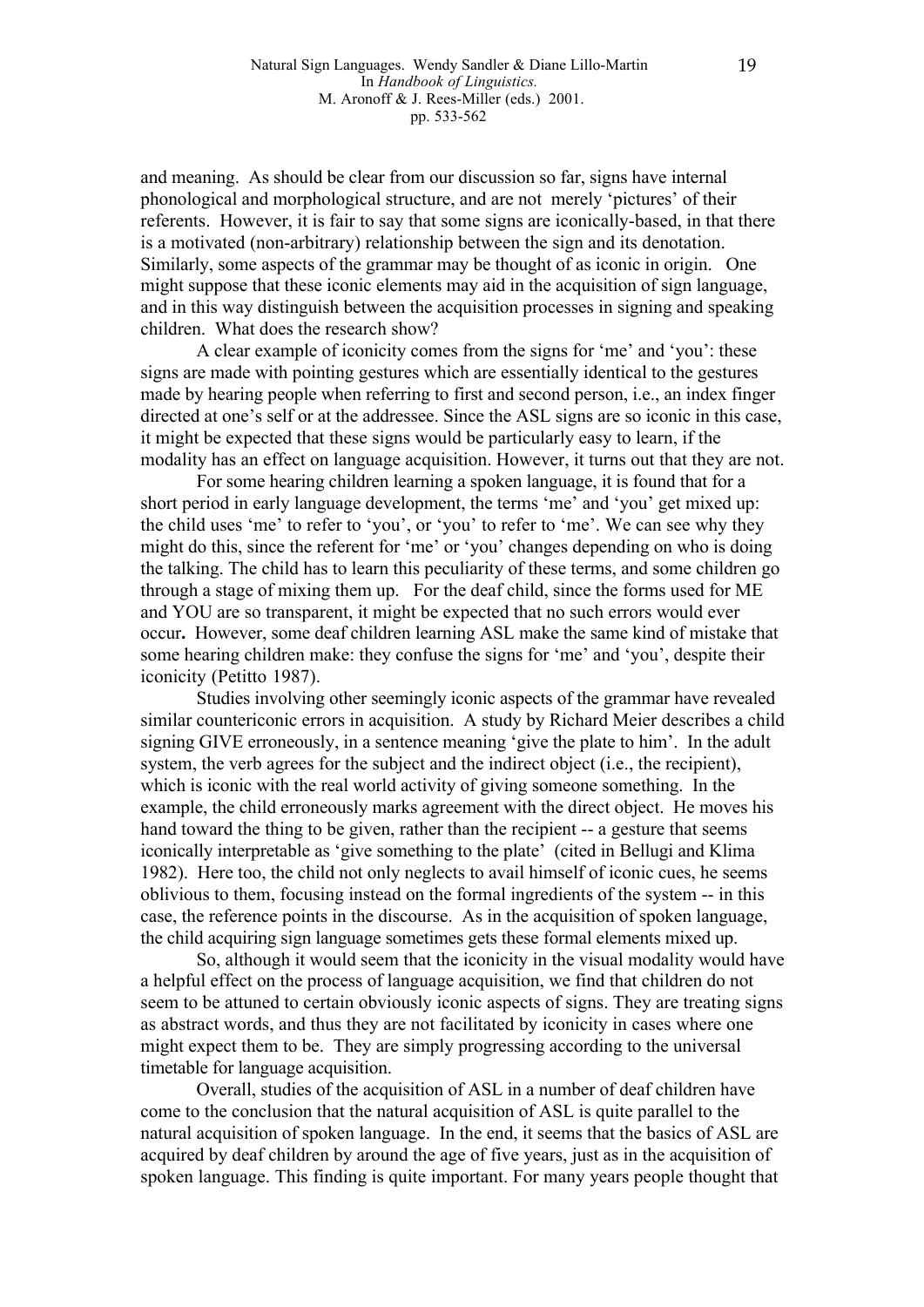sound and sound patterning was a vital part of language, and that there could be no natural human language that did not rely on sound. The arguments for the linguistic status of American Sign Language are strongly supported by the finding that it is acquired naturally, taking a course that parallels that of spoken language.

The idea of a biological timetable for language is also compatible with the idea that biology has its limits. Since Lenneberg (1967), it has been observed that there may be a 'critical period' during which exposure to language is required in order for the natural mechanisms used for its acquisition to be triggered. Learning language after this period seems to be qualitatively different from early language acquisition, in a way that is sometimes interpreted as loss of the brain's plasticity. Lenneberg used data about recovery after language loss due to traumatic or degenerative brain damage, and about second language learning, to argue that the critical period ends somewhere around puberty. Before that time, children can recover from aphasia or learn a second language much more easily than after this point.

His proposal was strengthened by the study of isolated children such as Genie, a girl who was discovered at the age of thirteen and a half after having been locked in a small room and not spoken to during her whole childhood. Genie was unable to learn many aspects of complex language even after her physical and mental condition were treated (Curtiss 1977). However, there are many questions about Genie's situation and those of other isolated children, and fortunately these cases are rare -- so few conclusions can be drawn about the critical age hypothesis from the study of delayed first language acquisition in normally-hearing children.

A unique opportunity for investigating the critical age hypothesis is presented by deaf children with hearing parents, however, because even in caring home environments, the age at which deaf children are exposed to sign language varies. Many deaf youngsters are not exposed to sign language at an early age, because their deafness is not diagnosed, or because their parents prefer to educate them in an oralonly manner, or simply because no one in the child's environment uses sign language. In most cases, these children have no natural input to serve as a model for acquiring a spoken language, and their acquisition of sign language may begin as late as at the age of five, when they enter school, or perhaps even later.<sup>17</sup> What, then, does sign language development in these children tell us about the critical period hypothesis? Here we may consider the gesture systems usually developed by young deaf children in the absence of a sign language model, often called 'Home Sign'; the consequences of the late acquisition of conventional sign languages, where a model is only presented for the child in later childhood; and the birth of a new sign language in a new deaf community.

In a series of extensive studies of these systems, Goldin-Meadow and colleagues<sup>18</sup> have found that children systematically develop names for things, labels for actions, and ways to combine elements which are strikingly like those of real languages. The home sign systems are far from a fully developed language, but they

<sup>&</sup>lt;sup>17</sup> Nowadays, many deaf youngsters in some countries are exposed to some form of signing at a relatively early age through school, community, or home programs which may begin when the child is little over a year old. However, even now many children are not exposed to sign language, or even any contrived sign system, until much later.

<sup>18</sup> See Goldin-Meadow and Mylander, 1990, for a review.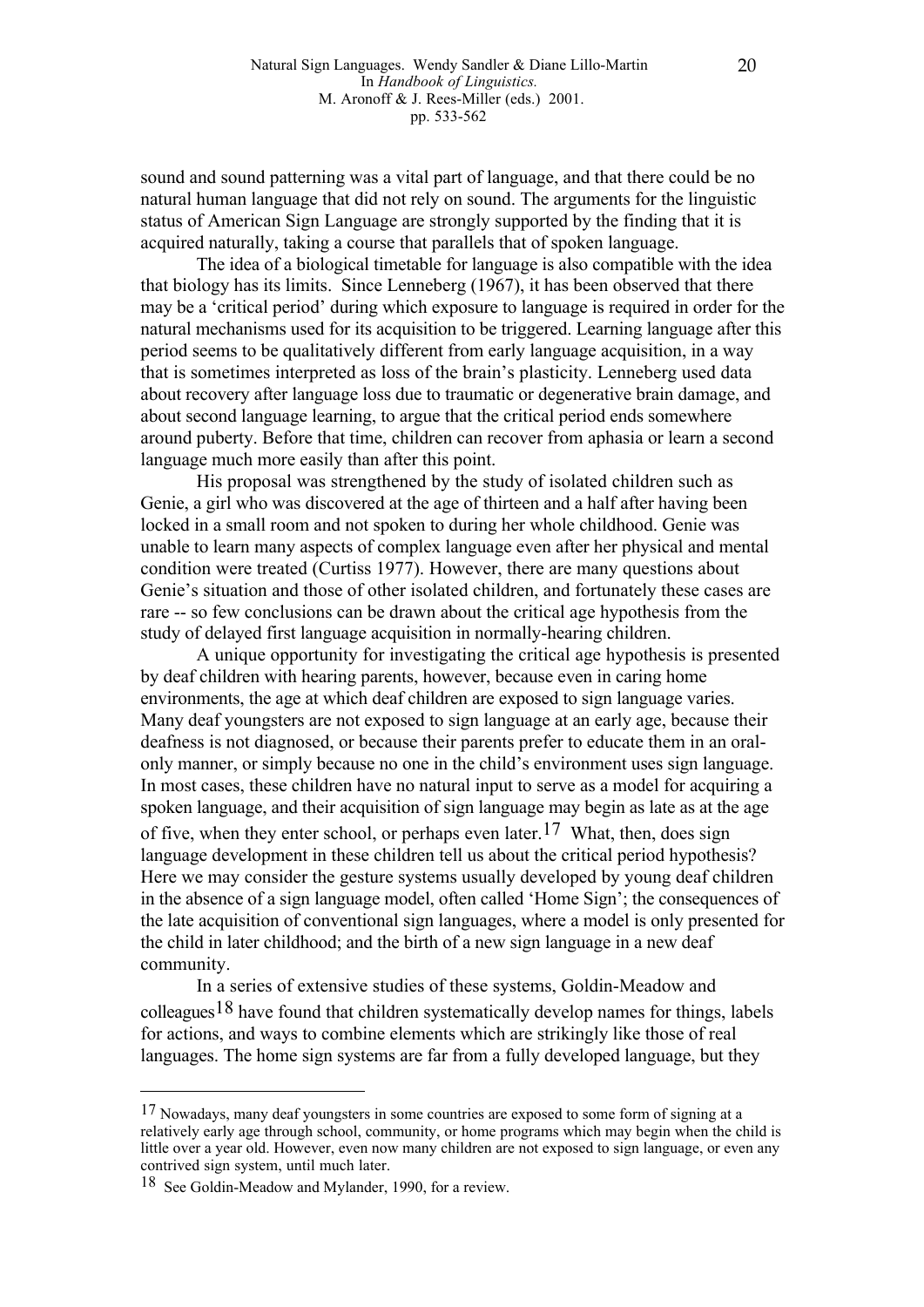share characteristics with language which tell us about its 'resilience' (in Goldin-Meadow's terms). As far as we know, there is no 'Home Talk' -- the circumstances for its development do not exist. Only the study of sign systems allows us to observe the in-born drive for language which creates some kind of formal system even in the complete absence of experience.

Often, such children eventually are exposed to sign language and grow up to be adults who use it as their primary form of communication. How perfectly is the grammar of a sign language acquired when exposure to it begins after the critical period? In studies of adults who have used ASL for many years (e.g., Newport, 1990) it has been found that the age at which exposure to language began is critical for the eventual acquisition of a complete grammar. They find that even after 50 years of signing, people who were exposed to ASL only after the age of 13 systematically differ in their use of some of the complex mechanisms of ASL, as compared with similar-aged adults who acquired ASL from birth in signing homes. These later learners are fully expressive and use many of the same structures which the native learners use. However, their use of verbs of motion and location constructions as well as verb agreement, for example, is often very different. These results also support Lenneberg's proposal that there is a critical period for language acquisition, in a way which would not have been discovered if not for the study of sign languages.

The study of the development of a nascent sign language offers a unique perspective on the human language capacity and the critical age hypothesis. Research conducted by Judy Kegl, Ann Senghas and their colleagues (Senghas 1995), has been charting the development of a new sign language in Nicaragua, where deaf people had been isolated from one another until 1979. At that time a school was established for deaf children, and a communication system of signs immediately began to develop spontaneously. The system that developed among the first group of signers is not fully contentionalized, and it is relatively simple in structure, much like spoken pidgins. The older children in Nicaragua had had no language model when they were at the critical age, so their communication remains pidgin-like. Over time, however, as children as young as four years old began to come to the school and take the pidgin system of the older children as a model, a more systematic and contentionalized language began to emerge in these younger signers. This language includes certain grammatical characteristics that have been found by linguists in established sign languages. This study shows that the human brain will create a communication system as soon as people congregate and have a need to communicate. Like creole studies in spoken language, it also shows that children have the capacity to further expand and regularize even relatively simple input and make it into a bona fide language.

#### 4. Neural Control of Sign Languages

Neurolinguists attempt to gain insight into the nature of language by determining which areas of the brain the control of various components of the language system. One way in which this is done is by studying the performance of people who have incurred brain damage, such as the localized damage resulting from strokes. In hearing, speaking people, numerous studies have found that damage to certain areas of the left cerebral hemisphere typically results in some type of language dysfunction.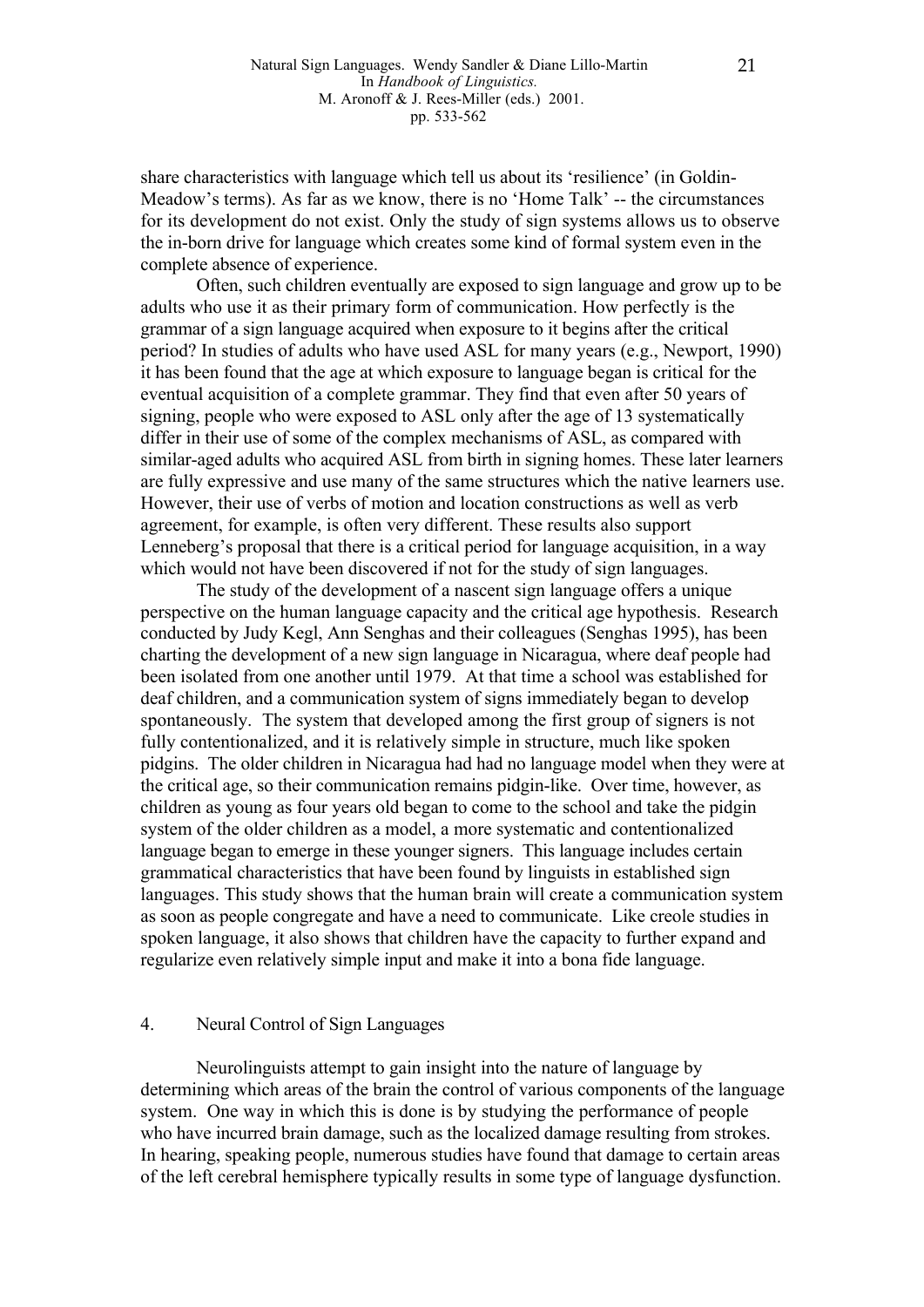Language deficits that result from brain damage are called *aphasia*. There are different types of aphasia, in which damage to different areas of the brain result in different types of language deficits. It is assumed that if a given function  $v$  is lost after damage to a certain area A, then that area is involved in the control or processing of that function. In this realm of investigation as well, similarities between signed and spoken languages have been found.

Although damage to areas of the left hemisphere results in aphasia in hearing subjects, damage to areas of the right hemisphere typically do not. On the other hand, damage to the right hemisphere frequently results in the loss of various types of spatial functioning. For example, patients with damage to the right hemisphere may be unable to draw a complete picture of a clock (typically neglecting the left side), or they may get lost in places that were very familiar to them before the brain damage.

It was shown in section 1 that the use of space plays an important role in the grammar of sign languages. For example, verb agreement and verbs of motion and location forms described there both involve spatial representation and manipulation. This situation, in which spatial cognition operations are directly related to linguistic cognition, prompts basic questions about brain organization with respect to spatial and linguistic functions in deaf signers. Several studies of deaf signers who have suffered brain damage have revealed patterns of language breakdown which emphasize the similarity rather than the difference between signed and spoken language in the mapping of both linguistic and spatial abilities within the brain.<sup>19</sup>

Poizner, Klima and Bellugi (1987) present case studies of six deaf patients with brain damage, and they show a striking difference between deaf patients with damage to the right versus left hemispheres. Like hearing patients, deaf signers who have left hemisphere brain damage have aphasia - in this case, aphasia for sign language. Some patients have very slow, awkward signing, like the speech of a 'Broca's aphasic' (named after the French physician who first associated the linguistic breakdown with damage to a particular area of the brain). Others have signing which is more fluent, but which doesn't make sense, like a 'Wernicke's aphasic' (a syndrome which results from damage to a different area of the left hemisphere). However, these patients have generally intact spatial cognitive abilities, such as drawing, face recognition, or localization of objects.

In contrast, deaf signers who experience damage to the right hemisphere have severe spatial deficits. They show left neglect, get lost in the hospital, and lose the ability to draw or show spatial relations, just like hearing patients with right hemisphere damage. However, the most important point is this: their signing is not impaired. They sign fluently and meaningfully, even using the 'spatial' grammatical devices, although they show some comprehension deficits, a point we will return to in Section 5.2*.* This provides strong evidence that sign languages are controlled in the left hemisphere, where spoken language is controlled, rather than in the right hemisphere, where visuo-spatial abilities are controlled. These results imply that neural specialization for language is determined more by the type of cognitive operation involved -- linguistic or spatial -- than by the physical channel that mediates these operations.

<sup>&</sup>lt;sup>19</sup> See Corina (1998) and Mehler and Peperkamp (to appear) for overviews of the neural control of sign language.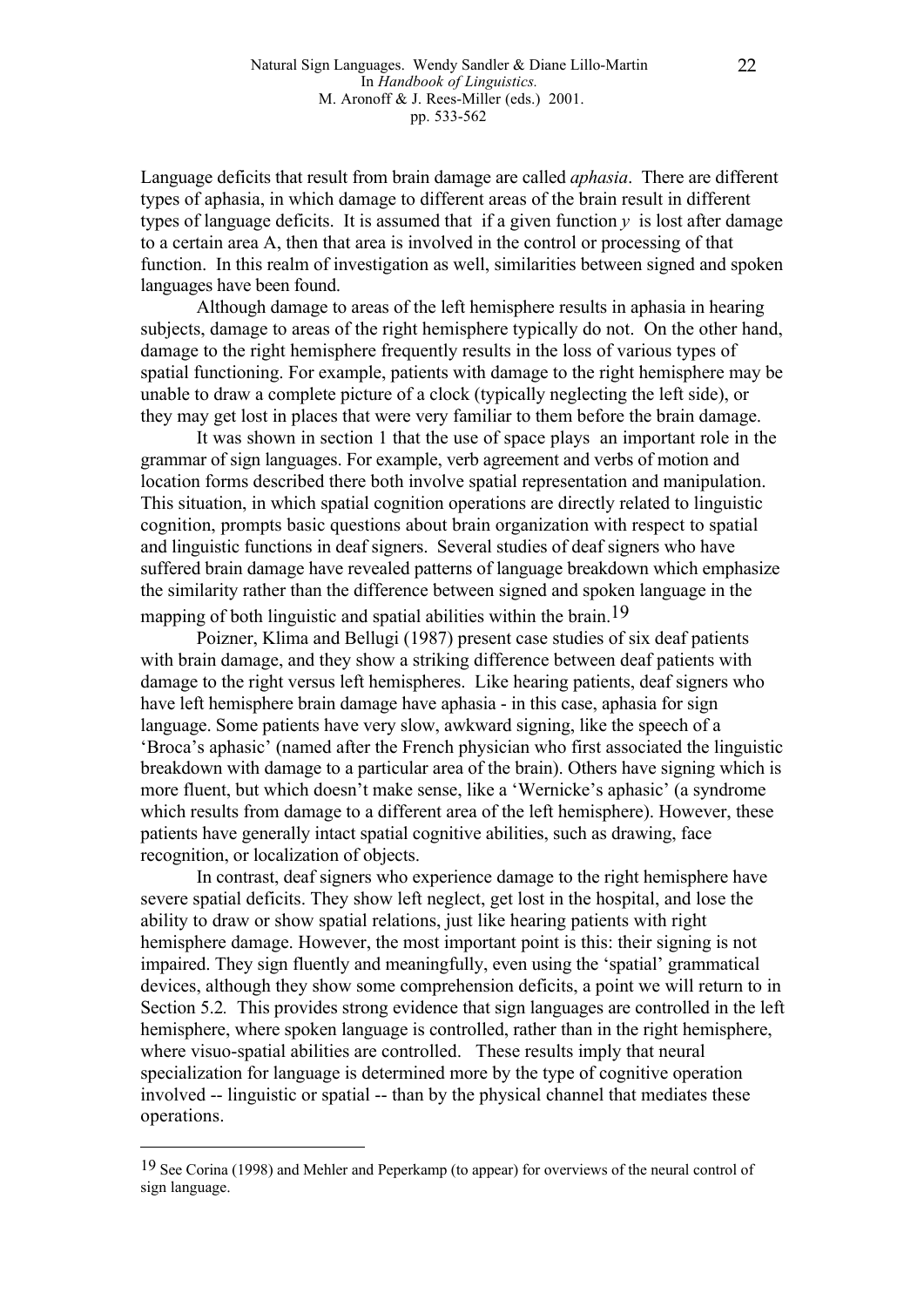The evidence for a human language capacity that transcends the physical channel for its expression is by now diverse and compelling. There is something about human cognition that converges on a complex and rich language system with particular formal and even neurological characteristics, even when the evolutionarily preferred channel for its transmission is not available.20

Yet this is still not the whole story. Some recent findings and new interpretations of existing results offer tough challenges to certain received views, and point the way toward important research in the future.

## 5. Recent challenges

 $\overline{a}$ 

A context for the future investigation of the relationship between language and cognition is an existing fundamental dispute about the nature of the language faculty. At one extreme is the strong Chomskyan view that language is an "organ", innately specified, and both computationally and neurologically divorced from other aspects of cognition (e.g., Chomsky 1986). Other scholars argue that the experience of the child acquiring language plays a stronger role in determining language form. Jackendoff (1997) develops a theory according to which language is the outcome of a combination of factors, some specific to language (and possibly genetically specified), and others that tap more general concepts and knowledge about the world.

We now turn to certain outstanding questions about sign language that bear on this controversy. When they are seriously addressed, we believe the answers will lead us to a far deeper understanding of the language capacity than would have been possible without sign language research.

5.1. Basic, unexplained similarities among sign languages.

We have argued that sign languages bear important similarities to spoken languages. But we have only hinted at how similar the grammatical structures of sign languages are to one another. As Elissa Newport stressed in a recent address to sign language researchers<sup>21</sup>, this important generalization needs to be explained.

Using various grammatical criteria, linguists sometimes find it instructive to group languages into categories or types. These criteria may be applied at any level of analysis -- syntax, morphology, or phonology. For example, some languages have the Swahili type of morphology (see examples 12-13); others have the Navaho type (see example 14); etc. In syntax, some languages have Subject-Verb-Object word order; others have Verb-Subject-Object, for example. Phonologically, some languages allow several consonants to occur together before a vowel appears; others allow only one consonant at the beginning of a syllable. The point is that spoken languages may fall into one of any of a number of categories at each level of description.

<sup>20</sup> Presumably, if evolution had selected both modalities, there would be hearing communities that just happen to use a sign language for their primary means of communication. Since no such communities are known, we may assume that the evolutionary preference is for spoken language, whatever the reason. We thank Peter MacNeilage (p.c.) for bringing this reasoning to our attention.

<sup>21</sup> Newport, Elissa L. (1996) *Sign Language Research in the Next Millenium.* keynote adddress, conference on Theoretical Issues in Sign Language Research. Montreal.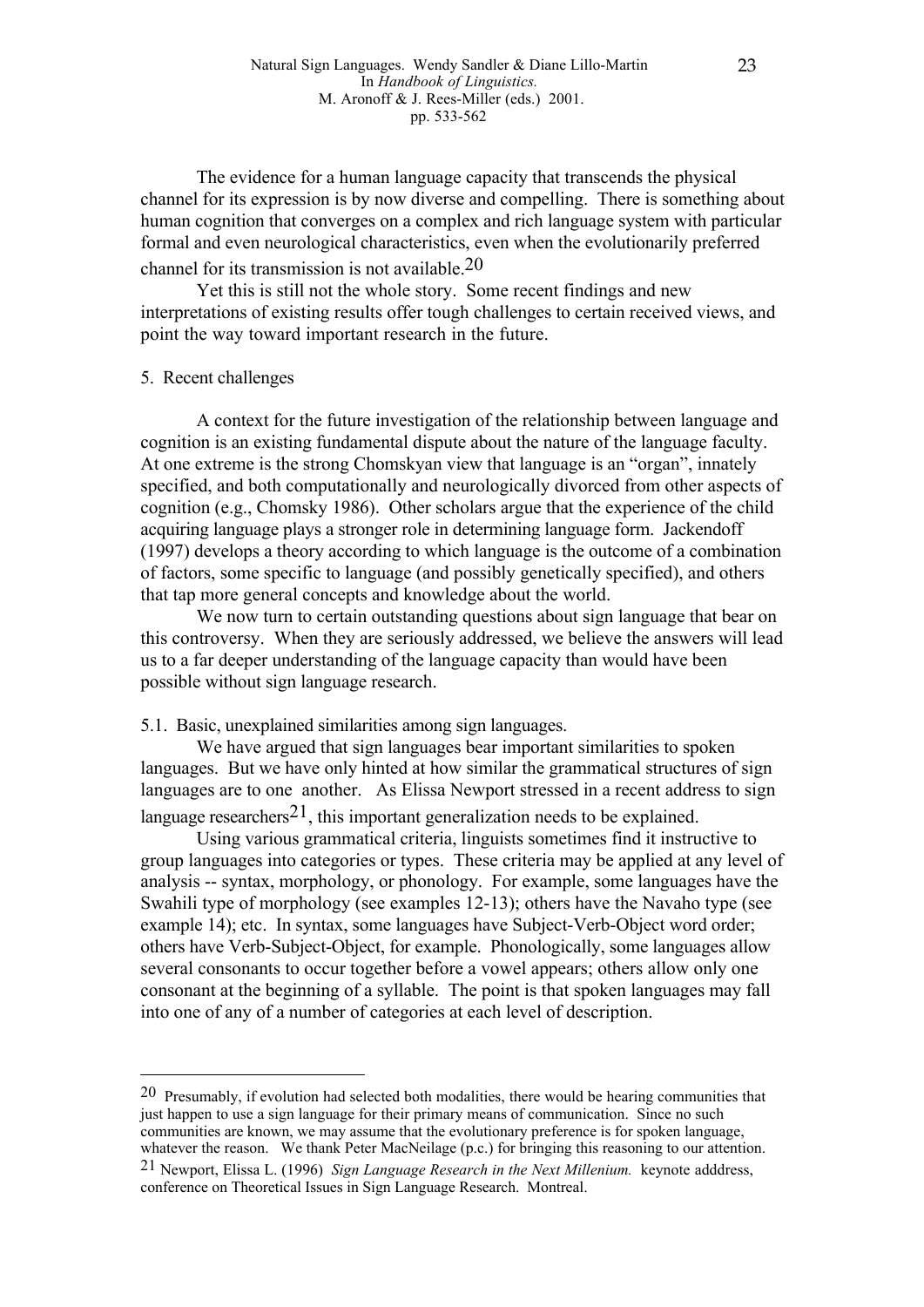As we have hinted in section 1, in many ways, sign languages form a single language type, and one to which no spoken language belongs. If this is the case, then some essential questions arise, for both cognitive psychology and for linguistics. In the following paragraphs, we will demonstrate some of the typological traits of sign languages.22

Let us begin with the relationship between the elements of form and meaning. In figure 6 ('a coin is lying there'), we showed a complex sign, with three meaningful elements or morphemes. We pointed out that some spoken languages have equally complex forms, with substantively the same types of morphemes in them. But there are two important generalizations that we now wish to emphasize: (1) all sign languages that we know of have precisely this type of morphology (American Sign Language, Israeli Sign Language, British Sign Language, Danish Sign Language, Swedish Sign Language, Japanese Sign Language); and (2) despite the large number of meaning elements (morphemes) in signs of this type, they are all articulated essentially simultaneously, or within what may be viewed as a single syllable.

A moment's thought is enough convince the reader that (1) is not true of spoken languages. Languages like English, for example, have nothing even remotely like this sort of word structure. As for (2), the spoken language equivalent would be a language like Navaho in example (14) above, but in which all the different meaning elements were pronounced within a single syllable. Such a spoken language analogue - - a language whose words contain many meaningful components within a single syllable -- does not exist.

The sign language system is rule governed, grammatical, and violates no principles of universal grammar that we are aware of. It is also acquired by children at an age appropriate for a complex morphological system.23 Yet the details of its form and use are particular to sign languages -- all sign languages.

All sign languages also have the type of verb agreement we described in section 1. The literature on the subject includes American Sign Language, British Sign Language, Taiwan Sign Language, Swedish Sign Language, Japanese Sign Language, Italian Sign Language, Danish Sign Language, Sign Language of the Netherlands, Israeli Sign Language, and Australian Sign Language . In addition to formal similarity, all sign languages apparently also share the division into four classes of verbs which are arguably determined on the basis of meaning

These similarities are so robust that they emerge spontaneously in the contact language used among signers whose native sign languages are not mutually intelligible. Supalla and Webb (1995) studied deaf lecturers at international conferences, communicating to an audience of signers of over twenty different sign languages. In a

<sup>22</sup> In the discussion, we speak of 'sign languages' or 'all sign languages'. What we mean by this is all sign languages about which we have relevant information, including some sign languages not known to have any historical relationship to each other. Since we have no counterexamples to the generalizations we are about to express, we take the strongest position by assuming they are true of all sign languages.

<sup>&</sup>lt;sup>23</sup>Lest the reader get the mistaken impression that this system is analogic to real world activity and not really grammatical, we point to a fascinating study by Newport and Supalla (see Newport, 1981). They show that in the early stages of acquisition, children decompose the many elements of this system, and produce them sequentially rather than simultaneously, resulting in sign sequences that appear far **less** like the real world event than the grammatical, adult forms do.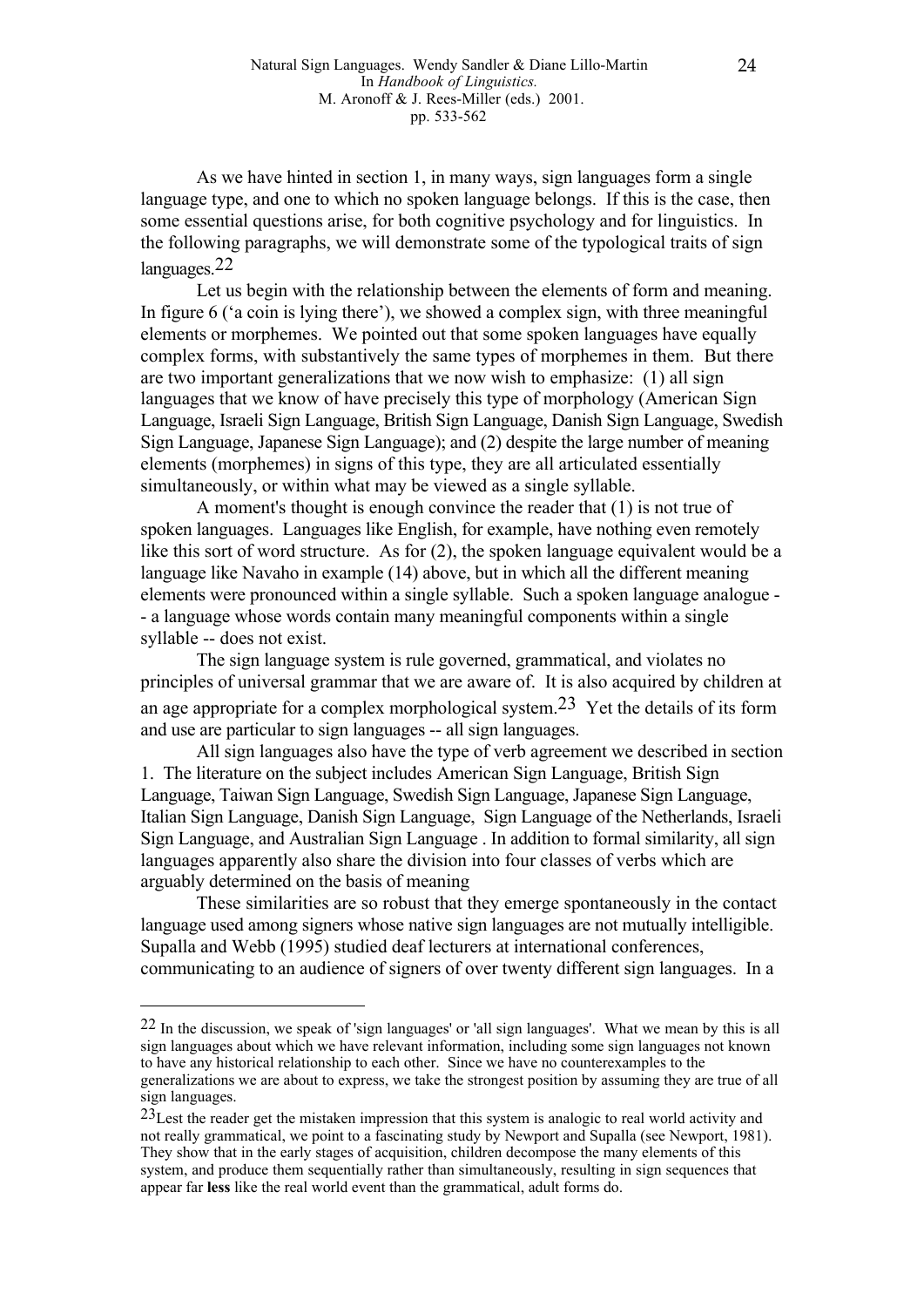contact language called International  $Sign^{24}$ , these lecturers use the same kind of verb agreement that we have been describing here, in addition to other grammatical structures. The authors say that this is because these devices exist in the native sign languages of the lecturers -- whatever they may be. We make the following added observation: These results demonstrate that the signers, aiming to be understood, are (subconsciously) confident that these devices are sign language universal.

 This contrasts sharply with the situation in spoken languages: not all spoken languages have agreement, and those that do are of many different types. Where there are classes of verbs with different agreement markers within a spoken language, these classes are arbitrary, and they are not determined by meaning. Nevertheless, we emphasize that these systems are grammatical and rule governed; they violate no known universal principle of grammar; and they are acquired by children at the same age that agreement is acquired in spoken languages.

In addition to these morphological similarities, sign languages all seem to share a particular type of phonological structure. For example, the constraint that only one finger group may characterize a sign applies to all sign languages we know of. Also, the fact that meaningful elements tend to be piled on simultaneously within single syllables, rather than linearly in a sequence, is a generalization about the phonological structure as well as the morphological structure of sign languages.

In short, sign languages form a language type. What makes this type different from the types posited for spoken languages is that the modality alone determines the type. And, no spoken language that we know of is of that type, although, unlike sign languages, spoken languages fall into many different language types. Furthermore, spoken languages fall into many different language types. These observations present us with a theoretical dilemma because they are not predicted by any explicit linguistic theory that we know of. The theory of universal grammar claims that certain generalizations can be made about the structure found in all languages, a claim that has been extended to include sign languages. However, this theory does not predict that a particular subset of thesse generalizataions will characterize all sign languages. Future research must attempt to develop a paradigm for approaching this issue. Additional related challenges are posed by recent neurological findings.

#### 5.2. Neurological Differences

 $\overline{a}$ 

As reviewed in section 4, aphasia studies show clearly that both spoken and signed languages are controlled in the left hemisphere. Some recent research on normal brains using modern techniques such as Positron Emission Tomography and functional Magnetic Resonance Imaging are suggestive of some differences in brain organization related to sign language. In particular, right hemisphere involvement has been shown in sign language processing by deaf and hearing native signers (see Corina, 1998, and Mehler and Peperkamp, to appear, for overviews).

<sup>24</sup> International Sign is the form of communication used by deaf people with no common sign language, when they meet, for example at international conferences. It is not a contrived language, like Esperanto (or its sign language counterpart, Gestuno, neither of which has caught on), but rather arose naturally out of a contact situation.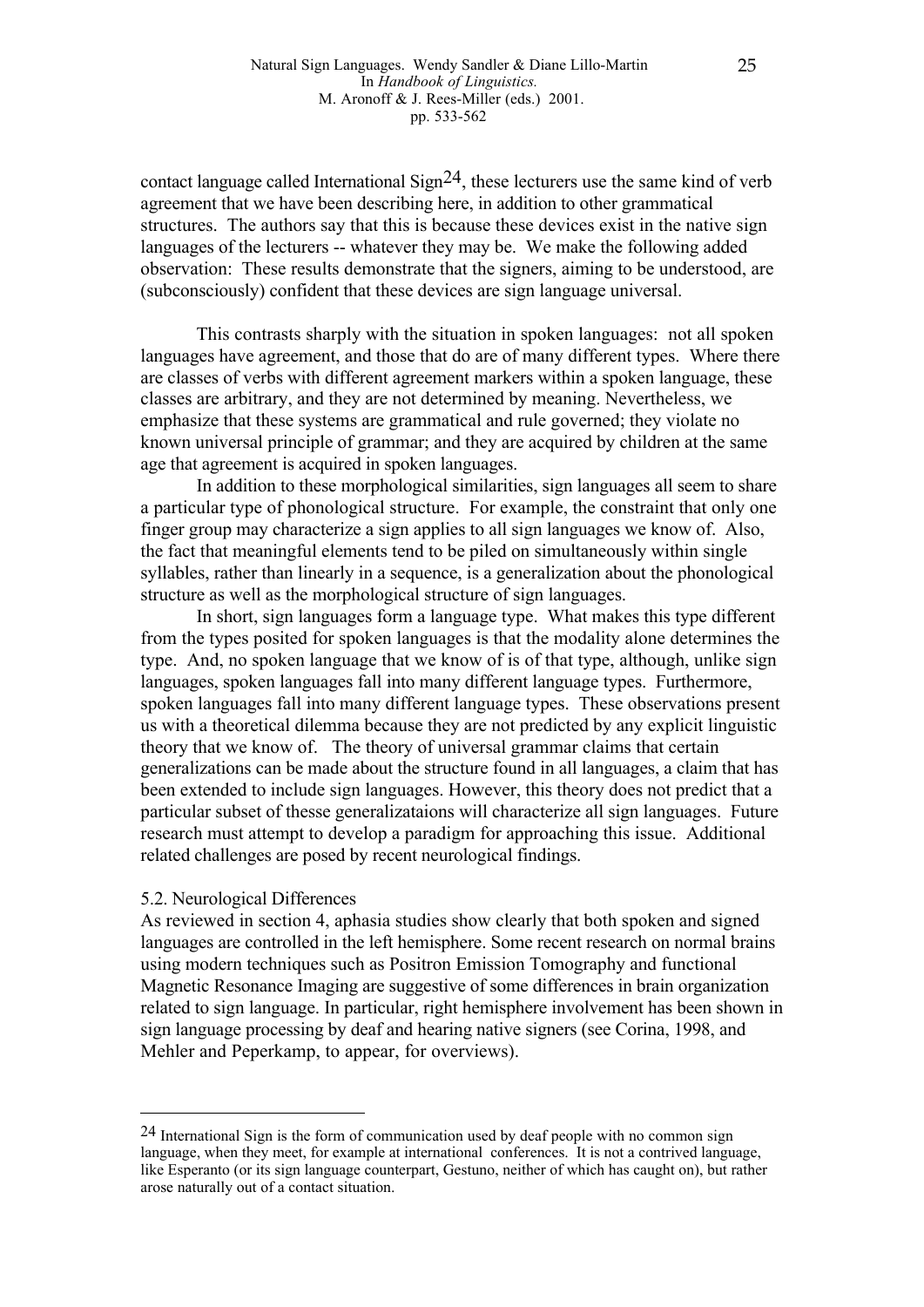One research group used Regional Cerebral Blood Flow and Positron Emission Tomography to examine sign and spoken language representation in hearing native signers (hearing people born to deaf parents who learned sign language as a first language). They found bilateral activation for both modalities in both studies. Another research group, using Event Related Potentials, similarly found bilateral activation for both modalities, for both deaf and hearing native signers. Using functional Magnetic Resonance Imaging, they also found bilateral activation for processing ASL by deaf and hearing native signers; however, they did not find bilateral representation for English.

In these studies, the classical left hemisphere regions have been implicated for processing sign language, but in addition, some areas of the right hemisphere have also shown activity. Recall that patients with right hemisphere lesions reorted in Section 4 also showed some comprehension deficits, indicating right hemisphere involvement in processing sign language. If it is true that the right hemisphere is involved in sign language processing, it will be important to consider why there might be such a difference between sign and oral languages (or between language users with and without early exposure to sign language). Certainly, the well-established fact that the right hemisphere is crucial for human visuo-spatial processing in general may play a role in explaining these findings. These possibilities overlap, but there are distinctions which are important for theoretical models of language (cf. Sandler 1993, Lillo-Martin 1997, and previous references in this section). Clearly, more research in this area is essential.

## 5.3. Putting the puzzle together

In an attempt to understand certain similarities across sign languages, some interesting suggestions have been made about the role of iconicity (transparent correspondence between form and meaning) in shaping sign language grammar. Such a possibility runs counter to the by now traditional view that grammatical structure and iconicity are mutually exclusive. This more traditional view assumed, with Saussure (1959), that the elements of language, to be language, must be arbitrary. Therefore, it was assumed to follow that whatever is iconic about sign language is not 'linguistic'. Nowadays, however, there is such an abundance of solid evidence that sign languages are real linguistic systems in every sense of the word, that it is possible to take a fresh look at the whole issue.

Allowing for the possiblity that iconicity contributes to grammatical structure in sign language opens the door to the possibility that general cognitive concepts - such as spatial relations among referents in a discourse and physical characteristics of objects and their motion -- interact directly with the grammatical system (Sandler 1993). Some schools of spoken language research suggest that iconicity plays a nontrivial role in spoken language structuring as well, though somewhat differently and to a more limited degree. In this context, it is reasonable, we believe, to develop research paradigms that examine the relationship between modality, iconicity, and grammatical structure. Only by studying the nature of language in the visual modality does this become possible. Attempts to create such paradigms will undoubtedly offer a much deeper understanding of language in general.

Another area meriting further exploration is the relation between Home Sign and developed sign languages. As sketched in Section 3, Goldin-Meadow and her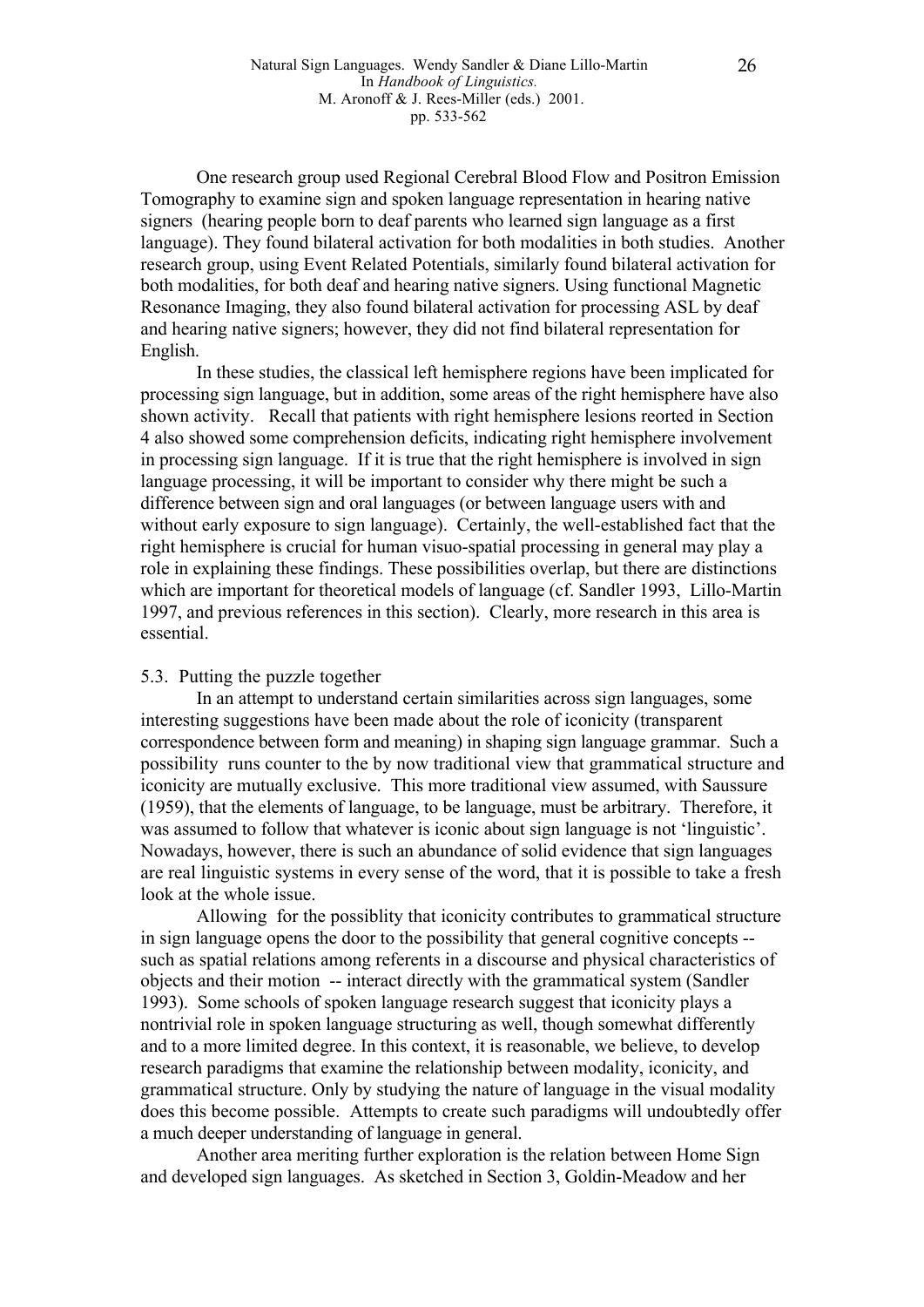colleagues have discovered the kernels of a structured communication system in the home sign created by deaf children of hearing parents in the absence of a language model. In particular, it can be argued that the rudiments of both the verbs of motion and location system, and the verb agreement system, have been observed in these children. As we have explained, the communication system of these children is far simpler and less systematic than a developed language, and even what does exist differs from developed sign languages. Nevertheless, it seems significant that what these children develop without a model has characteristics that are not only languagelike, but unmistakably sign language-like. In particular, the use of space in denoting the referents involved in verb-like signs (as in verb agreement), and the use of handshapes to iconically represent physical classes of objects (as in verbs of motion and location) are found.

As the study of the birth of a conventional sign language in Nicaragua reveals, the beginnings of the use of space for reference and handshape as a classifier in complex signs can become much more sophisticated and systematic in the space of one generation of signers. This rapid creolization of a Home Sign system to a sign language which has similar characteristics to other established sign languages reinforces our interest in acounting for the ubiquitous qualities of sign languages in an explanatory way.

A different line of inquiry that ought to be further pursued is the one begun by S. Supalla (e.g., 1990). He has observed deaf school children who have been exposed only to a contrived signing system in which signs are used to translate the words and morphemes of spoken language, and which involves none of the grammatical properties of sign language. In communication among themselves, these children add sign language-like elements, such as moving verbs in space to refer to subject or object referents, although they have not been exposed to a sign language model. When fit together with future studies in the other areas mentioned here, this work will provide additional important pieces to the puzzle.

#### 5. Conclusion

The study of sign language provides a natural laboratory for isolating certain fundamental properties of human language apart from the modality in which it is transmitted. Doing so has confirmed the existence of purported language universals, such as a systematic sub-word level of structure, syntactic embedding and recursion, and particular types of complex word formation. It has also strengthened the claim that the acquisition of language by children is a natural and automatic process with a set timetable, pointing to some degree of genetic predisposition for the development of just such a system.

Certain modality specific characteristics have also been found: a tendency for simultaneous layering of linguistic structure and particular types of grammatical constructions that are at once linguistic in the formal sense, and in some way iconic. The discovery of these sign language properties brings to light observations about spoken language that seem to be determined by the modality alone, such as the tendency to string linguistic information out linearly, and the generally arbitrary nature of the lexicon and grammar. Before research on sign language, such characteristics were thought to be properties of language universally. In the light of sign language research, we may suggest that these properties are artifacts of the oral-aural modality.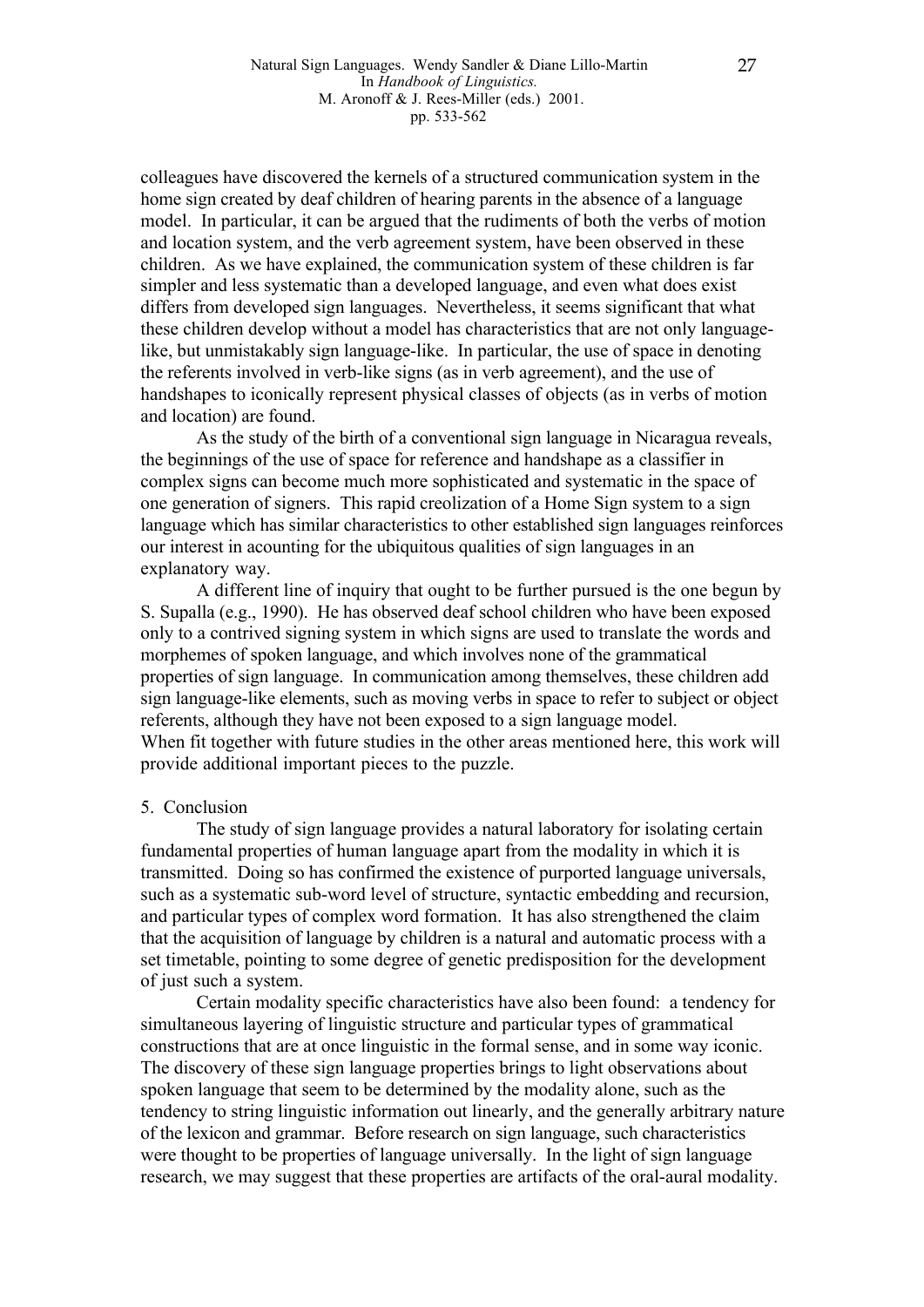#### Natural Sign Languages. Wendy Sandler & Diane Lillo-Martin In *Handbook of Linguistics.* M. Aronoff & J. Rees-Miller (eds.) 2001. pp. 533-562

Our work is cut out for us. An important goal of future research must be to develop models of language that explain the clustering of characteristics found in sign languages, as well as the fact that they conform to more general linguistic universals. In developing such models, we are charged with an equally important task: explaining precisely what it is about the spoken language modality that makes it different from sign language. Only by examining these two natural language systems together can we reach a complete understanding of the human genius for language.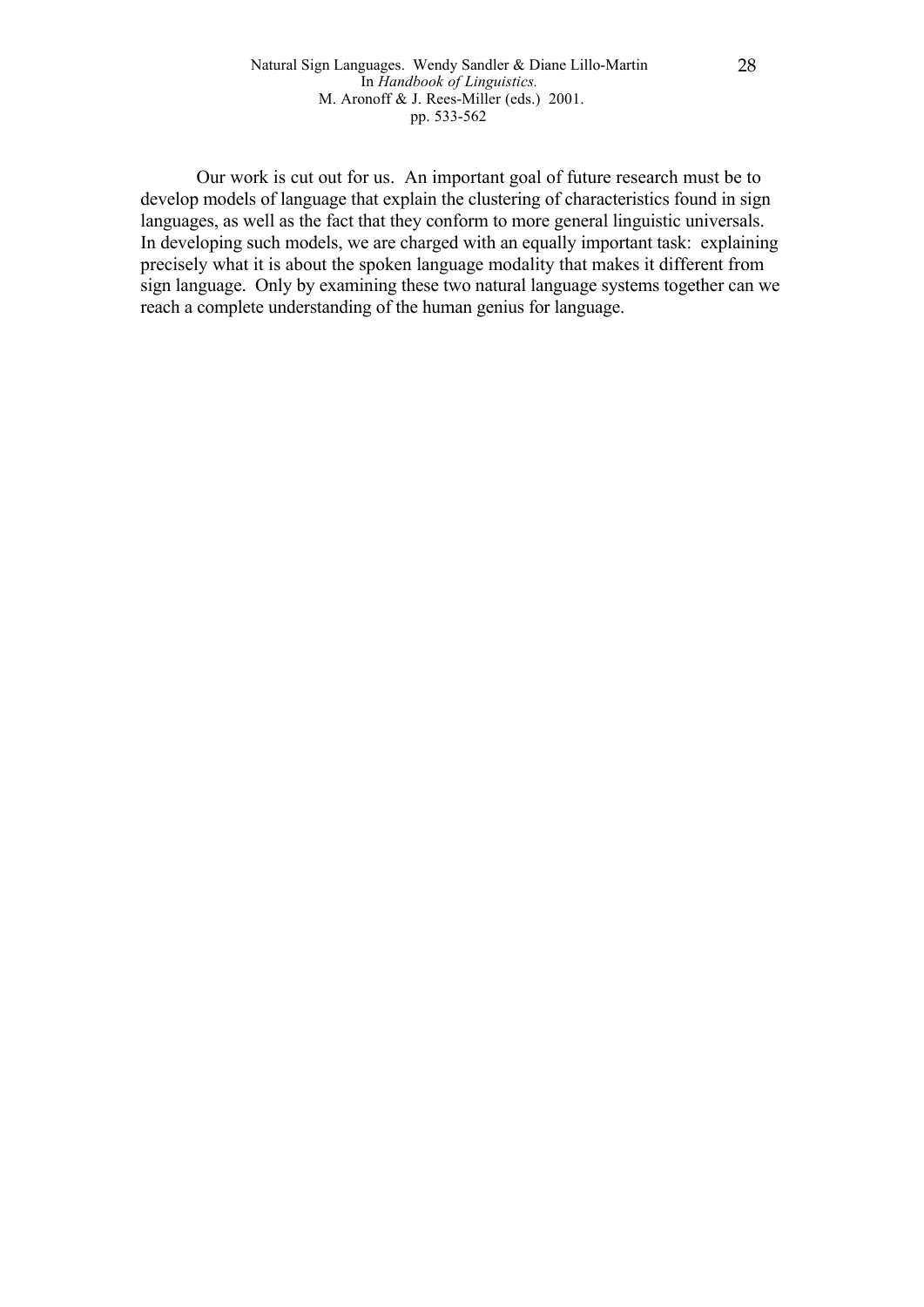# **References**

| Brentari, Diane (1995) Sign language phonology, in J. Goldsmith (ed.), The<br>Handbook of Phonological Theory, Cambridge, MA: Blackwell. 615-139               |            |
|----------------------------------------------------------------------------------------------------------------------------------------------------------------|------------|
| Chomsky, Noam (1986). Knowledge of Language. New York: Praeger<br>Corina, David (1998). Studies of Neural Processing in Deaf Signers: Toward a                 |            |
| neurocognitive model of language processing in the deaf. Journal of Deaf<br>Studies and Deaf Education 3:1. winter                                             |            |
| Corina, Davidand Wendy Sandler (1993) Phonological structure in sign language.<br>Phonology 10:2. 165-208.                                                     |            |
| Curtiss, Susan (1977). Genie: A Psycholinguistic Study of a Modern-Day Wild<br>Child". New York: Academic Press.                                               |            |
| Goldin-Meadow, Susan, & Carol Mylander (1990). Beyond the Input Given: The<br>Child's                                                                          |            |
| Role in the Acquisition of Language. Language, 66 (2), 323-355.                                                                                                |            |
| Jackendoff, Ray (1997). The Architecture of the Language Faculty. Cambridge, MA:<br><b>MIT</b> Press                                                           |            |
| Klima, Edward and Ursula Bellugi (1979). The Signs of Language.<br><b>Harvard University Press</b>                                                             | Cambridge: |
| Klima, Edward and Ursula Bellugi (1982). The acquisition of three morphological                                                                                |            |
| systems in American Sign Language. Papers and Reports on Child Language<br>Development 21, 1-35.                                                               |            |
| Lenneberg, Eric H. (1967). Biological Foundations of Language. New<br>Wiley.                                                                                   | York:      |
| Liddell, Scott K. (1980). American Sign Language Syntax. The Hague: Mouton.                                                                                    |            |
| Lillo-Martin, D. (1997). The Modular Effects of Sign Language Acquisition.<br>In                                                                               |            |
| Marschark, P. Siple, D. Lillo-Martin, R. Campbell, & V. Everhart<br>M.                                                                                         |            |
| (Eds.), Relations of Language and Thought: The View from Sign Language                                                                                         |            |
| Children, (pp. 62-109). New York: Oxford University Press.<br>and Deaf                                                                                         |            |
| Lillo-Martin, D. (in press). Modality Effects and Modularity in Language                                                                                       |            |
| Acquisition: The Acquisition of American Sign Language. In T. K. Bhatia &<br>W. C. Ritchie (Eds.), <i>Handbook of Language Acquisition</i> , : Academic Press. |            |
| Meier, Richard P. (1991). Language acquisition by deaf children. American                                                                                      |            |
| Scientist, 9. 60-70.                                                                                                                                           |            |
| Mehler, Jacques and Sharon Peperkamp (to appear). Sign and oral language: A unique                                                                             |            |
| underlying system? in <i>Language and Speech</i>                                                                                                               |            |
| Newport, Elissa L. (1981). Constraints on structure: Evidence from                                                                                             | American   |
| Language and language learning. In W.A. Collins (ed.), Aspects of the<br>Sign                                                                                  |            |
| Development of Competence. Minnesota Symposium on Child Psychology, Vol.                                                                                       |            |
| 14. Hillside, NJ: Erlbaum.                                                                                                                                     |            |
| Newport, Elissa L., & Richard P. Meier (1985). The Acquisition of American                                                                                     |            |
| Sign Language. In D. Slobin (Ed.), The Cross-Linguistic Study of Language<br>Acquisition, (Vol. 1, pp. 881-938). Hillsdale, NJ: Lawrence Erlbaum               |            |
| Associates.                                                                                                                                                    |            |
| Newport, Elissa L. (1990). Maturational Constraints on Language Learning.<br>Science, 14, 11-28.<br>Cognitive                                                  |            |